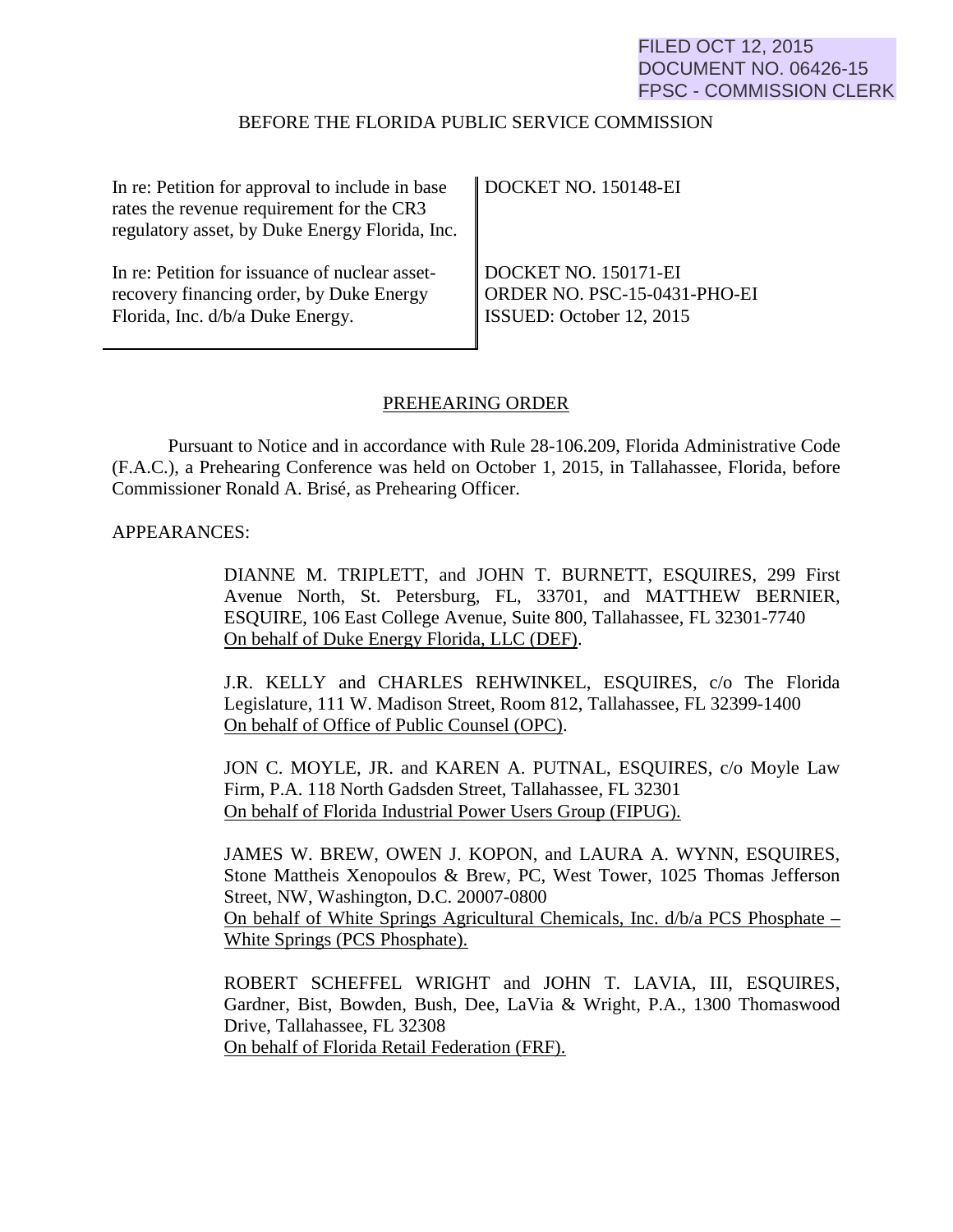> ROSANNE GERVASI, LEE ENG TAN, KEINO YOUNG, KELLEY CORBARI and LESLIE AMES, ESQUIRES, Florida Public Service Commission, 2540 Shumard Oak Boulevard, Tallahassee, Florida 32399-0850 On behalf of the Florida Public Service Commission (Staff).

> MARY ANNE HELTON, ESQUIRE, Deputy General Counsel, Florida Public Service Commission, 2540 Shumard Oak Boulevard, Tallahassee, Florida 32399- 0850

Advisor to the Florida Public Service Commission.

CHARLIE BECK, ESQUIRE, General Counsel, Florida Public Service Commission, 2540 Shumard Oak Boulevard, Tallahassee, Florida 32399-0850 Florida Public Service Commission General Counsel.

## **PREHEARING ORDER**

## **I. CASE BACKGROUND**

 On May 22, 2015, DEF filed its Petition for Approval to Include in Base Rates the Revenue Requirement for the Crystal River Unit 3 Regulatory Asset (CR3 Regulatory Asset Petition), along with supporting testimony and exhibits. On July 27, 2015, DEF filed its Petition for Issuance of a Nuclear Asset-Recovery Financing Order, along with supporting testimony and exhibits, requesting that the Commission issue a financing order to permit DEF to securitize certain costs, including the CR3 Regulatory Asset value as outlined in its CR3 Regulatory Asset Petition. The First Order Modifying Order Establishing Procedure, Order No. PSC-15-0340- PCO-EI issued August 21, 2015, scheduled the prehearing conference for October 1, 2015, and an administrative hearing has been set for October 14-16, 2015.

## **II. CONDUCT OF PROCEEDINGS**

 Pursuant to Rule 28-106.211, F.A.C., this Prehearing Order is issued to prevent delay and to promote the just, speedy, and inexpensive determination of all aspects of this case.

## **III. JURISDICTION**

 This Commission is vested with jurisdiction over the subject matter by the provisions of Chapter 366, Florida Statutes (F.S.). This hearing will be governed by said Chapter and Chapters 25-6, 25-22, and 28-106, F.A.C., as well as any other applicable provisions of law.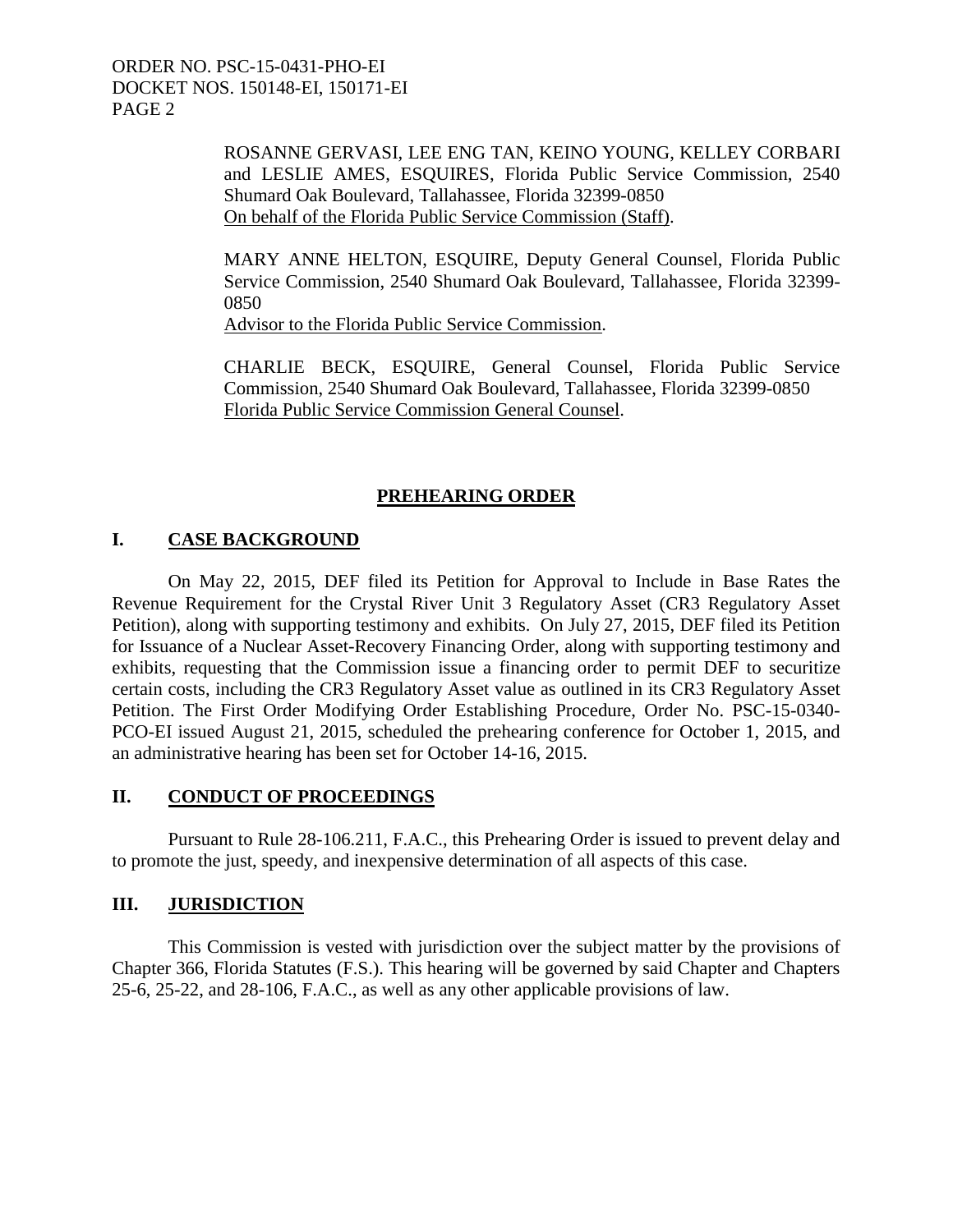#### **IV. PROCEDURE FOR HANDLING CONFIDENTIAL INFORMATION**

 Information for which proprietary confidential business information status is requested pursuant to Section 366.093, F.S., and Rule 25-22.006, F.A.C., shall be treated by the Commission as confidential. The information shall be exempt from Section 119.07(1), F.S., pending a formal ruling on such request by the Commission or pending return of the information to the person providing the information. If no determination of confidentiality has been made and the information has not been made a part of the evidentiary record in this proceeding, it shall be returned to the person providing the information. If a determination of confidentiality has been made and the information was not entered into the record of this proceeding, it shall be returned to the person providing the information within the time period set forth in Section 366.093, F.S. The Commission may determine that continued possession of the information is necessary for the Commission to conduct its business.

 It is the policy of this Commission that all Commission hearings be open to the public at all times. The Commission also recognizes its obligation pursuant to Section 366.093, F.S., to protect proprietary confidential business information from disclosure outside the proceeding. Therefore, any party wishing to use any proprietary confidential business information, as that term is defined in Section 366.093, F.S., at the hearing shall adhere to the following:

- (1) When confidential information is used in the hearing that has not been filed as prefiled testimony or prefiled exhibits, parties must have copies for the Commissioners, necessary staff, and the court reporter, in red envelopes clearly marked with the nature of the contents and with the confidential information highlighted. Any party wishing to examine the confidential material that is not subject to an order granting confidentiality shall be provided a copy in the same fashion as provided to the Commissioners, subject to execution of any appropriate protective agreement with the owner of the material.
- (2) Counsel and witnesses are cautioned to avoid verbalizing confidential information in such a way that would compromise confidentiality. Therefore, confidential information should be presented by written exhibit when reasonably possible.

 At the conclusion of that portion of the hearing that involves confidential information, all copies of confidential exhibits shall be returned to the proffering party. If a confidential exhibit has been admitted into evidence, the copy provided to the court reporter shall be retained in the Office of Commission Clerk's confidential files. If such material is admitted into the evidentiary record at hearing and is not otherwise subject to a request for confidential classification filed with the Commission, the source of the information must file a request for confidential classification of the information within 21 days of the conclusion of the hearing, as set forth in Rule 25-22.006(8)(b), F.A.C., if continued confidentiality of the information is to be maintained.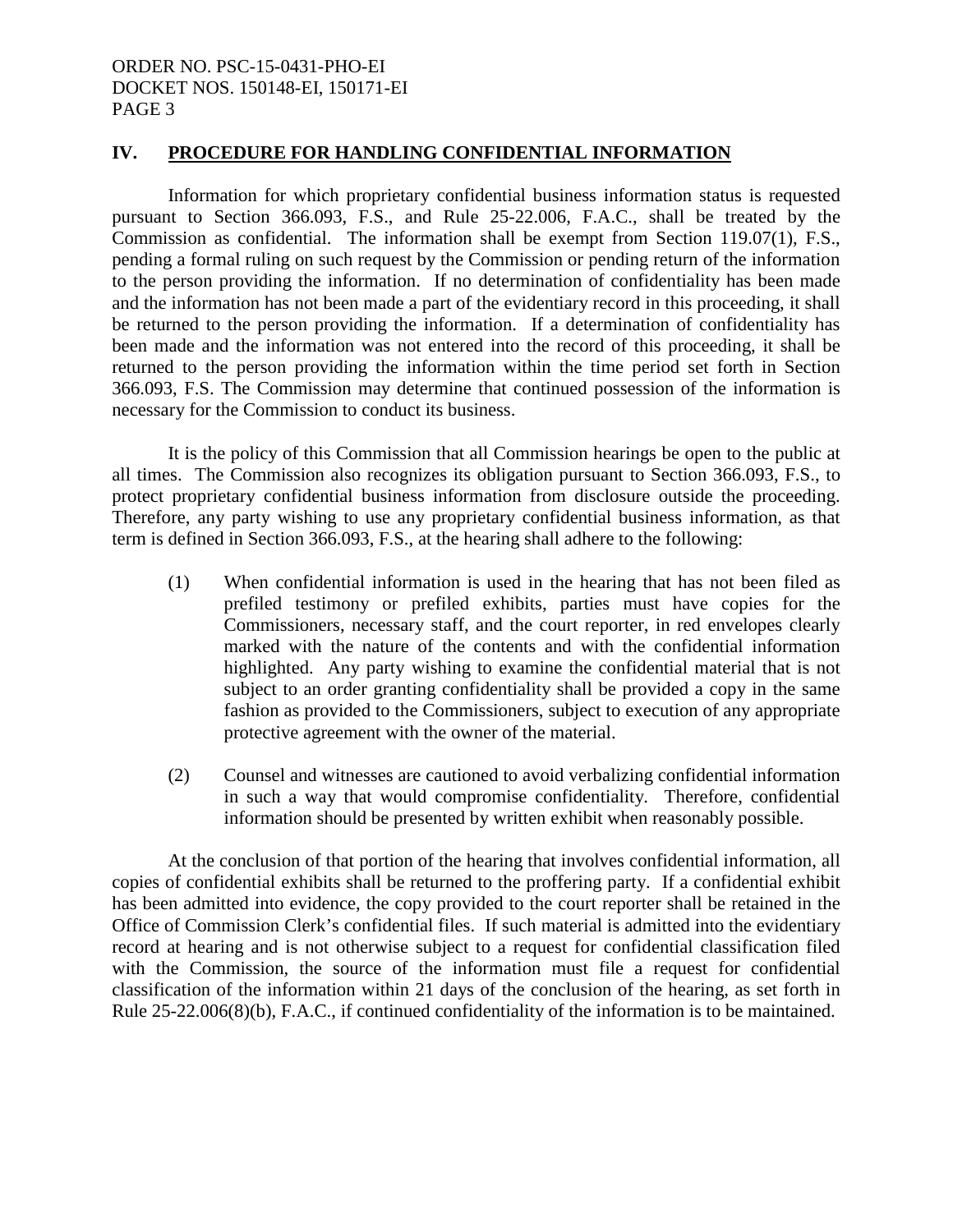#### **V. PREFILED TESTIMONY AND EXHIBITS; WITNESSES**

 Testimony of all witnesses to be sponsored by the parties (and Staff) has been prefiled and will be inserted into the record as though read after the witness has taken the stand and affirmed the correctness of the testimony and associated exhibits. All testimony remains subject to timely and appropriate objections. Upon insertion of a witness' testimony, exhibits appended thereto may be marked for identification. Each witness will have the opportunity to orally summarize his or her testimony at the time he or she takes the stand. Summaries of testimony shall be limited to five minutes.

Witnesses are reminded that, on cross-examination, responses to questions calling for a simple yes or no answer shall be so answered first, after which the witness may explain his or her answer. After all parties and Staff have had the opportunity to cross-examine the witness, the exhibit may be moved into the record. All other exhibits may be similarly identified and entered into the record at the appropriate time during the hearing.

 The Commission frequently administers the testimonial oath to more than one witness at a time. Therefore, when a witness takes the stand to testify, the attorney calling the witness is directed to ask the witness to affirm whether he or she has been sworn.

The parties shall avoid duplicative or repetitious cross-examination. Further, friendly cross-examination will not be allowed. Cross-examination shall be limited to witnesses whose testimony is adverse to the party desiring to cross-examine. Any party conducting what appears to be a friendly cross-examination of a witness should be prepared to indicate why that witness's direct testimony is adverse to its interests.

#### **VI. ORDER OF WITNESSES**

#### **Docket No. 150148-EI**

| <b>Stipulated Witness</b> | Proffered By | Issues #  |
|---------------------------|--------------|-----------|
| Direct                    |              |           |
| Marcia Olivier            | <b>DEF</b>   | $1 - 13$  |
| Terry Hobbs               | <b>DEF</b>   | $1 - 13$  |
| Mark Teague               | <b>DEF</b>   | $1 - 13$  |
| Donna Ramas               | <b>OPC</b>   | 2,4,5,6,7 |
| Ronald A. Mayrides        | Staff        |           |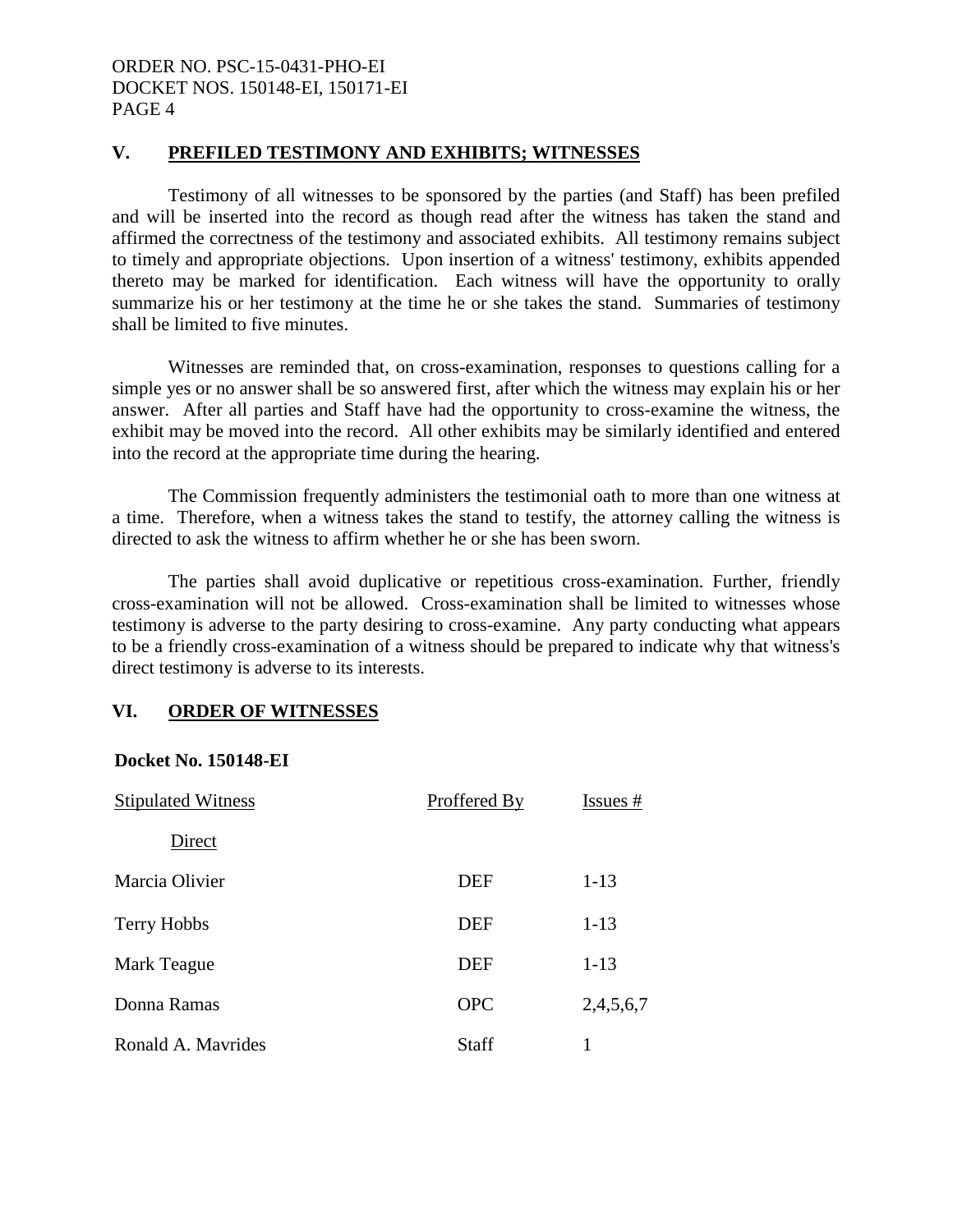## **Docket No. 150148-EI**

| <b>Stipulated Witness</b>             | Proffered By | Issues # |
|---------------------------------------|--------------|----------|
| William Coston & Jerry<br>Hallenstein | <b>Staff</b> |          |

# **Docket No. 150171-EI**

| Witness                               | Proffered By | $Issues$ #                                                 |
|---------------------------------------|--------------|------------------------------------------------------------|
| Direct                                |              |                                                            |
| <b>Michael Covington</b>              | <b>DEF</b>   | 24, 25, 32, 34,<br>38, 45, 46                              |
| Marcia Olivier                        | <b>DEF</b>   | 14, 16-18, 21,<br>23, 32, 35, 38,<br>40, 41, 47, 49,<br>50 |
| <b>Patrick Collins</b>                | <b>DEF</b>   | 25, 26, 32, 34,<br>36, 38, 44, 45                          |
| Bryan Buckler                         | <b>DEF</b>   | 15, 19, 20, 22,<br>26, 28-33,<br>36-39, 42, 51             |
| Ronald A. Mavrides                    | Staff        | 14                                                         |
| William Coston & Jerry<br>Hallenstein | Staff        | 14                                                         |
| Brian A. Maher <sup>1</sup>           | Staff        | 16, 28, 33, 35, 39                                         |
| Rebecca Klein                         | Staff        | 16, 28, 33, 35, 39                                         |

1 Witness Maher is only available to testify on October 14, 2015.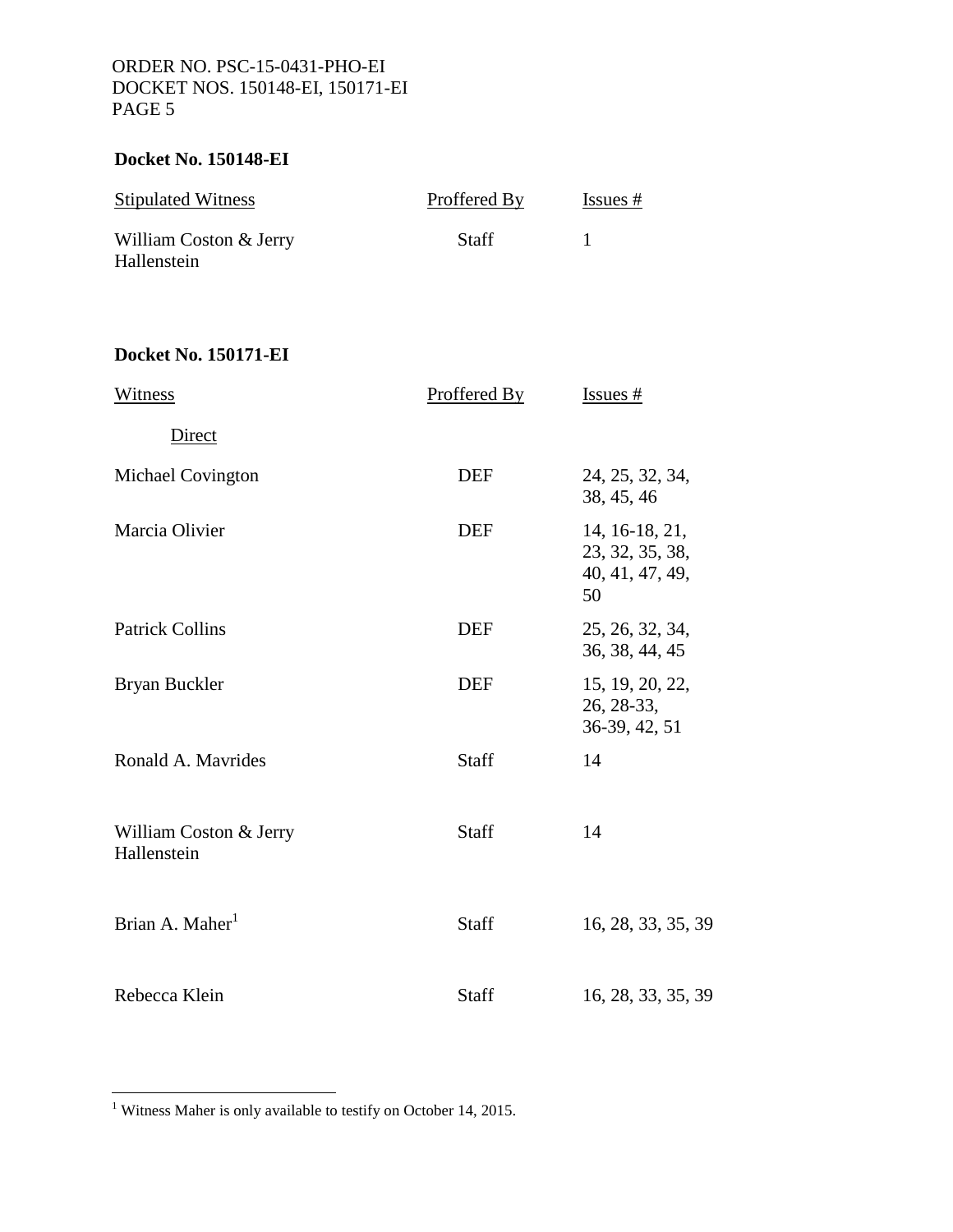#### **Docket No. 150171-EI**

| Witness                       | Proffered By | $Issues$ #                                            |
|-------------------------------|--------------|-------------------------------------------------------|
| Hyman Schoenblum <sup>2</sup> | <b>Staff</b> | 16, 28, 33, 35, 39                                    |
| Paul Sutherland               | <b>Staff</b> | 16, 19, 21, 23, 25, 26, 28, 31, 32,<br>33, 35, 36, 39 |
| Rebuttal                      |              |                                                       |
| <b>Patrick Collins</b>        | <b>DEF</b>   | $25-26, 36$                                           |
| Bryan Buckler                 | <b>DEF</b>   | 26, 28-31, 33, 35-39                                  |

## **VII. BASIC POSITIONS**

#### **DEF: A. Nuclear Asset-Recovery Cost Background**

 Pursuant to PSC Order No. PSC-13-0598-FOF-EI, the Commission approved the 2013 Revised and Restated Stipulation and Settlement Agreement ("RRSSA") between DEF, the Office of Public Counsel ("OPC"), the Florida Industrial Power Users Group ("FIPUG"), the Florida Retail Federation ("FRF") and White Springs Agricultural Chemicals, Inc. d/b/a PSC Phosphates ("White Springs") (collectively, the "Settlement Signatories"). The RRSSA permitted DEF to create the "CR3 Regulatory Asset" to include capital cost amounts and revenue requirements associated with all CR3-related costs. In accordance with the RRSSA, DEF is authorized to increase its base rates by the revenue requirement for the CR3 Regulatory Asset upon the expiration of the Levy Nuclear Project fixed charge of \$3.45. DEF petitioned to terminate this fixed charge on March 2, 2015, effective May 2015, and the Commission approved that request in Order No. PSC-15-0176-TRF-EI on May 6, 2015.

 DEF filed a petition for approval to include in base rates the revenue requirement for the CR3 Regulatory Asset on May 22, 2015, in Docket No. 150148-EI. In Docket No. 150148-EI, DEF expressed its intent to petition the Commission for a Financing Order pursuant to House Bill 7109 enacted by the Florida Legislature and codified in relevant part as Section 366.95, Florida Statutes, to issue lower cost "nuclear asset-recovery bonds" to securitize the CR3 Regulatory Asset.

 $\overline{a}$ 

<sup>&</sup>lt;sup>2</sup> Witness Schoenblum is not available to testify on October 14, 2015.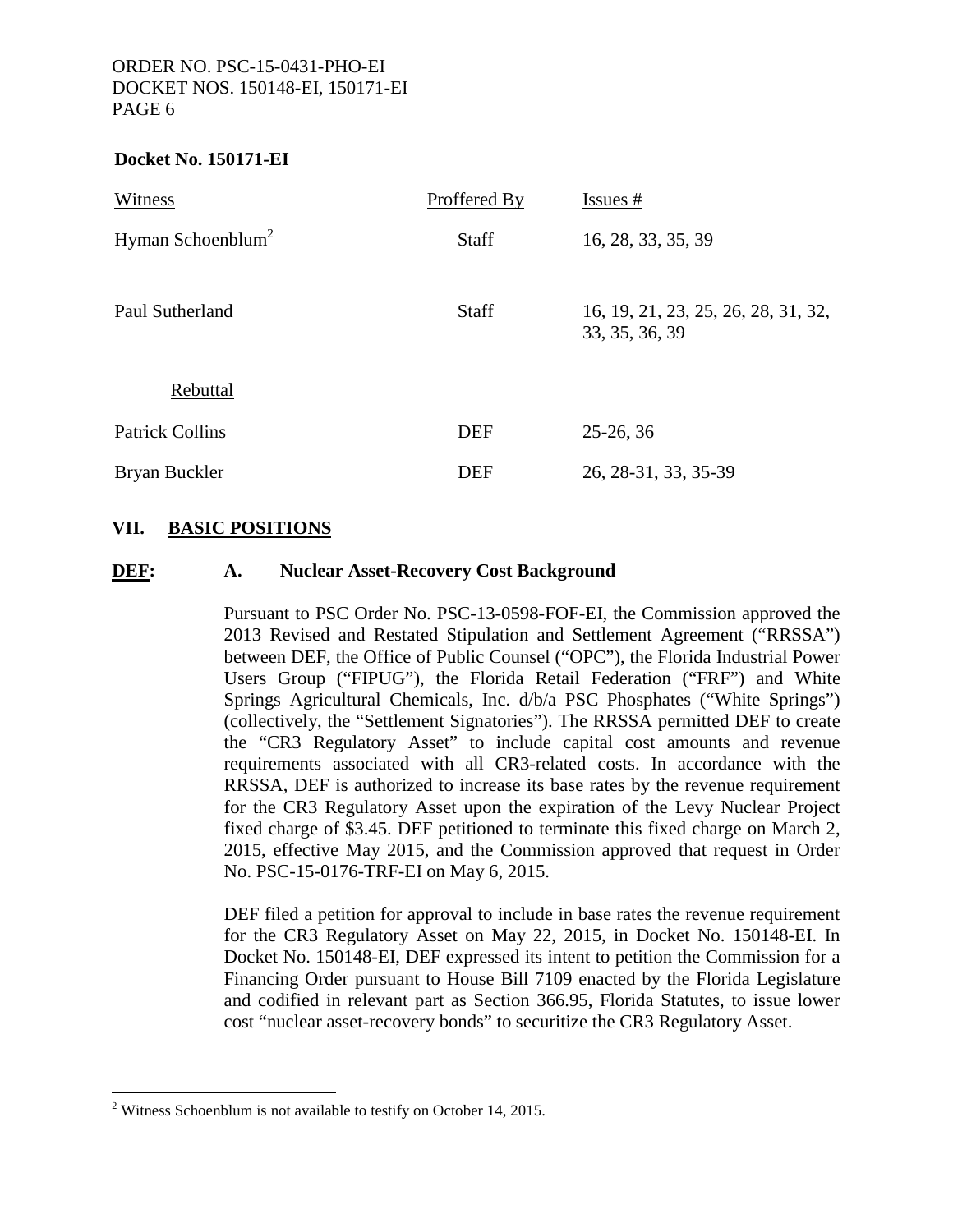As permitted by Section 366.95(2)(c)1.b., Florida Statutes, DEF filed a petition on July 27, 2015, requesting that the Commission issue a financing order to finance DEF's nuclear asset-recovery costs and financing costs. Specifically, DEF requested that the Commission approve the issuance of nuclear asset-recovery bonds in an amount equal to: (a) DEF's nuclear asset-recovery costs consisting of its CR3 Regulatory Asset balance as determined pursuant to Docket No. 150148- EI; plus (b) upfront bond issuance costs; plus (c) carrying charges accruing at 6.0% per annum on the CR3 Regulatory Asset balance from December 31, 2015 through the date of issuance of the nuclear asset-recovery bonds (the "Securitizable Balance").

 On September 15, 2015, the Commission approved a stipulation which approved an amendment to the RRSSA executed by the Settlement Signatories and established the CR3 Regulatory Asset value of \$1,283,012,000, through the end of December 2015. This amount includes estimates of the monthly carrying charges net of the estimated \$1.00 per mWh recovery through fuel (RRSSA Paragraph 7.a.) from May through December 2015. The December 31, 2015 actual balance of CR3 Regulatory Asset will include actual carrying charges net of actual recoveries through fuel and will be subject to Commission review for mathematical errors at the time DEF submits its tariff sheets.

## **B. DEF's Request for a Nuclear Asset-Recovery Financing Order**

Under the RRSSA, DEF is permitted to recover the CR3 Regulatory Asset with a full debt return and 70% of the otherwise allowed return on equity. Recovering the CR3 Regulatory Asset through the sale of nuclear asset-recovery bonds, however, is likely to deliver significant, meaningful customer savings when compared to the traditional method of recovery as permitted under the RRSSA.

Pursuant to the provisions of Section 366.95, Florida Statutes, DEF has requested that the Commission (i) approve the recovery of the Securitizable Balance through the issuance of nuclear asset-recovery bonds; (ii) approve the recovery of financing costs, including upfront bond issuance costs incurred in connection with the issuance of the nuclear asset-recovery bonds and ongoing financing costs; (iii) approve the transaction structure of the proposed securitization financing; (iv) approve the creation of the nuclear asset-recovery property, which includes the imposition, billing, charging and collection of non-bypassable nuclear assetrecovery charges to ensure the timely payment of the nuclear asset-recovery bonds and financing costs; and (v) approve the form of tariff schedule to be filed under DEF's tariff.

In order to facilitate review of the matters presented in the Petition and to help ensure that the requisite elements needed to satisfy rating agency conditions and otherwise ensure the benefits associated with the issuance of nuclear assetrecovery bonds, DEF submitted a proposed form of financing order as Exhibit B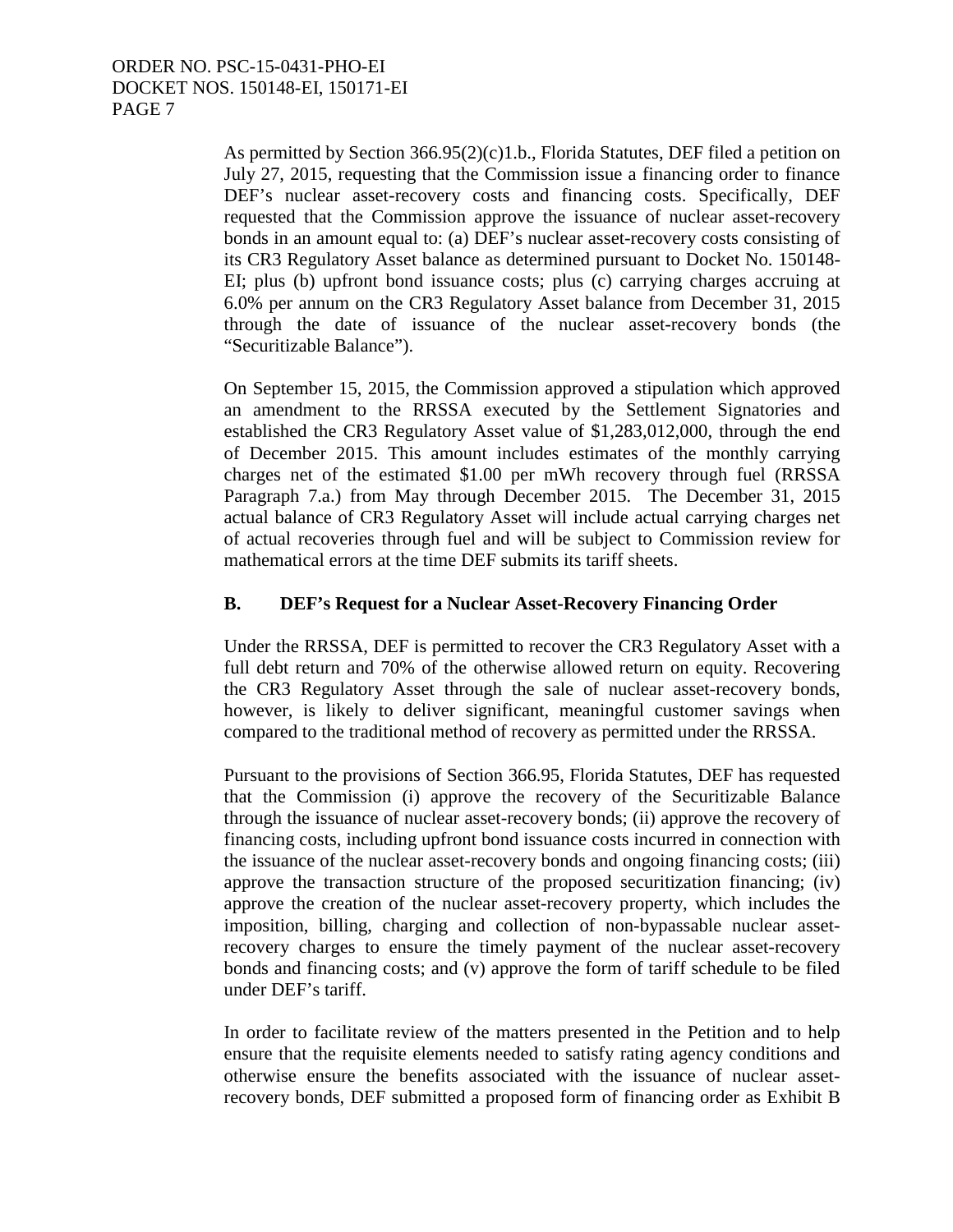to its Petition. DEF requests issuance of a financing order substantially in the form proposed.

## **C. The Effects of Granting DEF's Petition and Adopting its Draft Financing Order**

As explained in DEF's Petition, approving the financing order will allow DEF to significantly reduce customer rates when compared with the traditional method under the RRSSA. In proposing to recover the CR3 Regulatory Asset through the issuance and sale of nuclear asset-recovery bonds, DEF is choosing to forgo a substantial return on equity for the benefit of its customers.

## **D. Summary Comment on Staff Witness Positions**

 Commission Staff filed testimony of four witnesses that addressed various aspects of DEF's Petition. These witnesses appear to be in disagreement (or misunderstanding) with a limited number of items contained in DEF's Petition and Proposed Financing Order. Those items are: (1) DEF's interests and motivations for pursuing the issuance of the nuclear asset-recovery bonds; (2) the standard to be used to evaluate the success of the proposed nuclear asset-recovery bond issuance; (3) the role of the Bond Team; (4) the reasonableness of DEF's servicer setup expenses; (5) proposed credit risk disclosure; (6) whether Morgan Stanley should be allowed to serve as an underwriter on the nuclear assetrecovery bond issuance; (7) the importance of a monthly versus daily remittance process; and (8) whether the bonds must be registered as asset-backed securities. DEF's Rebuttal Testimony fully sets forth its position with respect to each of these items and DEF expounds upon some of those positions in the appropriate specific issues below.

## **E. Nuclear Asset-Recovery Financing Order Cost Recovery Methods and Relief**

The nuclear asset–recovery costs described in DEF's Petition, and associated financing costs, would be paid for pursuant to an approximate twenty-year nuclear asset-recovery charge that would be applied on a per kWh basis to all applicable customer classes. In connection with this proceeding, DEF submitted proposed nuclear asset-recovery charge tariff sheets that will closely approximate the final figures, barring significant changes in the terms of an issuance of nuclear assetrecovery bonds. The proposed increase in base rates associated with the RRSSA would not go into effect and instead would be replaced by the nuclear assetrecovery charge.

The advantage of the proposed nuclear asset-recovery financing is that customers would pay a lower per kWh charge over the same period of time relative to the RRSSA.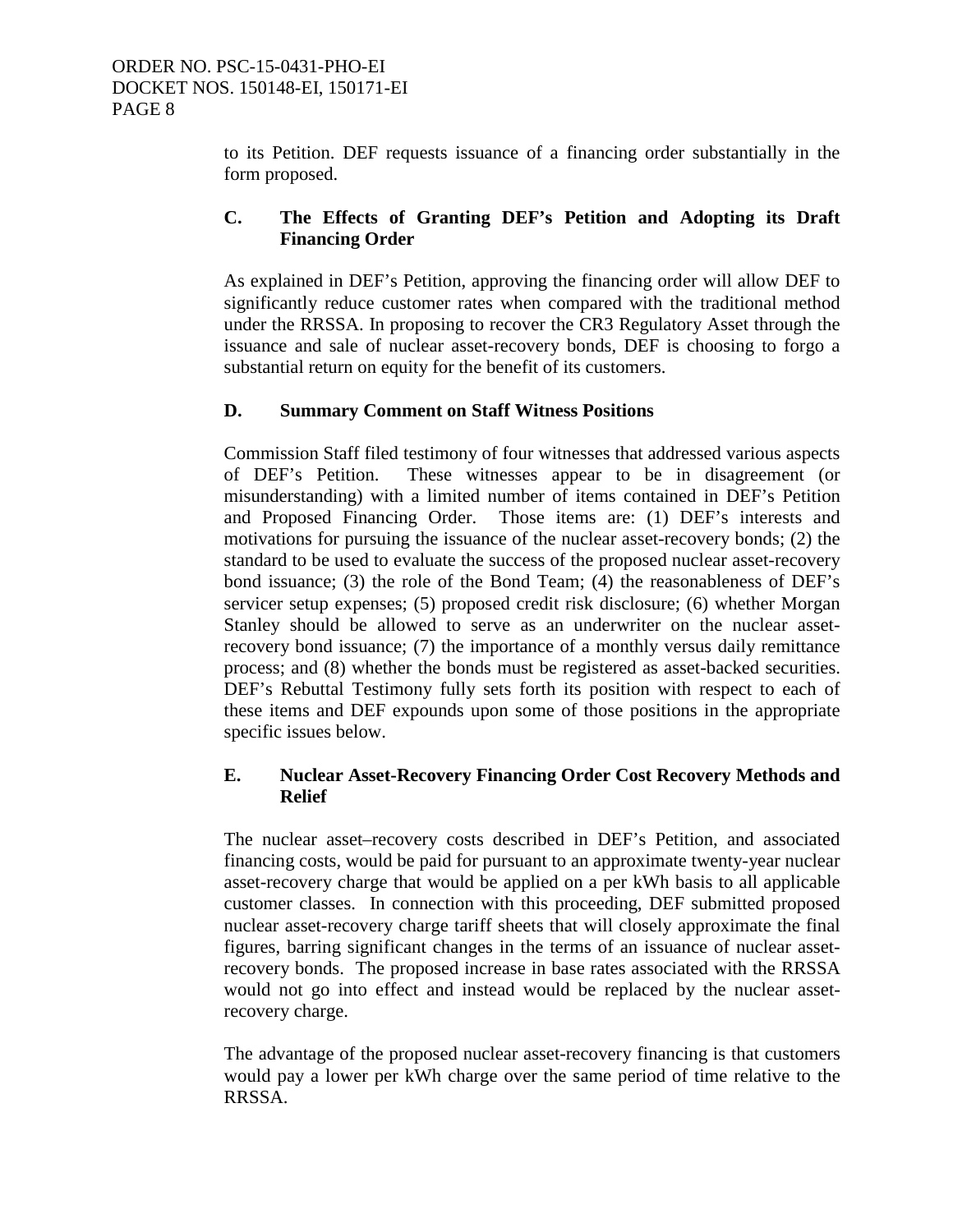Conversely, if the Commission determines that recovery of the nuclear assetrecovery costs through the issuance of nuclear asset-recovery bonds is not appropriate or declines to issue a financing order substantially in the form requested by DEF and/or creates conditions on the offering of nuclear assetrecovery bonds that exposes DEF and its stakeholders to unnecessary liability, DEF alternatively requests that a base rate increase pursuant to the RRSSA be implemented beginning six months after the date of the Commission's final order rejecting DEF's request (in the event the financing order is not issued) or the date upon which DEF notifies the Commission that the bonds will not be issued (in the event the financing order is issued), and that carrying costs on the nuclear assetrecovery costs be collected from January 1, 2016, through the capacity cost recovery clause, until such time as the base rate increase goes into effect, consistent with DEF's Petition For Approval to Include in Base Rates the Revenue Requirement for the CR3 Regulatory Asset filed on May 22, 2015, in Docket No. 150148-EI, as modified by the Stipulation approved on September 15, 2015.

For all the reasons set forth in DEF's Petition, Testimony, and Exhibits, DEF requests that the Commission consider and approve the relief requested in the Petition consistent with the 135-day timeline set forth in Section 366.95(2)(c)1.b. in order that nuclear asset-recovery bonds may be issued and that the purposes of the Petition achieved.

**OPC:** The OPC has stipulated to the amount of the CR3 Regulatory Asset and related issues in the Docket No. 150148-EI portion of this consolidated case as approved by the Commission on September 15, 2015.

> For the securitization portion of the consolidated case, the OPC is reviewing the rebuttal testimony by Duke and will participate in the depositions of the Duke witnesses before formulating any final positions (if any) on the remaining issues. The OPC will likely take the general position that the modifications proposed by staff witnesses in the interests of the ratepayers should be adopted absent very compelling evidence that they would not have the intended effect of producing the lowest overall costs to the customers consistent with the provisions of the RRSSA and the intent of the Legislature in adopting Section 366.95, Fla. Stat.

> The securitization of the CR3 Regulatory Asset should be addressed in a Financing Order issued by the Commission that is structured primarily to serve and protect the interests of the ratepayers. As filed, the proposed Financing Order does not meet this test. The Financing Order that meets this test and is approved by the Commission should then be executed by the appropriately structured Bond Team in the interest of the ratepayers in a manner that delivers the lowest overall cost consistent with the intent and provisions of the RRSSA and the intent of the legislature in adopting Section 366.95, Fla. Stat.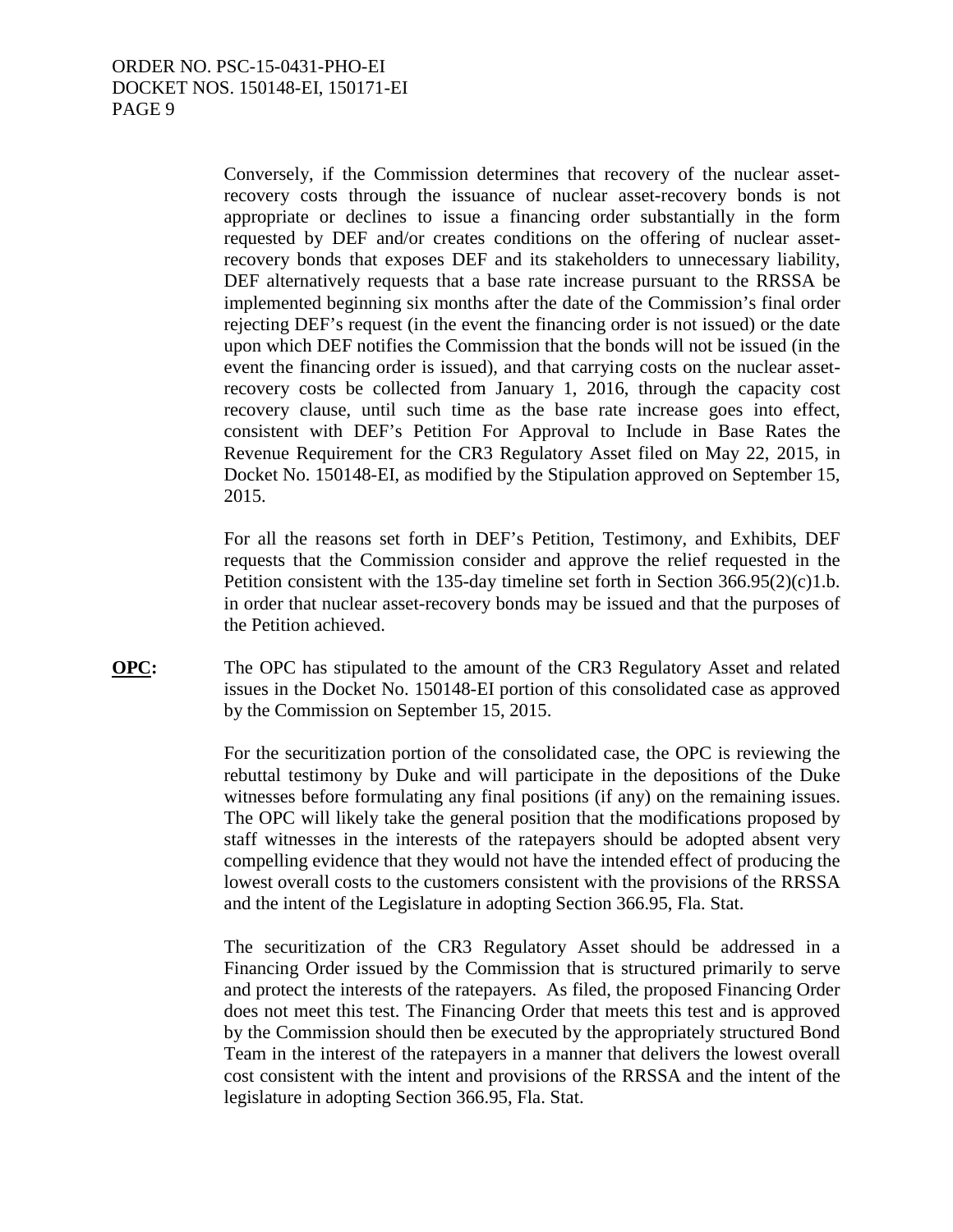**FIPUG:** FIPUG has stipulated to the amount of the CR3 Regulatory Asset. This Commission approved the stipulation on September 15, 2015. Modifications proposed by staff witnesses or otherwise that are in the best interests of the ratepayers should be adopted so that customers attain reasonable bond issuance costs. Additionally, to reduce customers' exposure to interest rate risk, the financing order and attendant bond financing should move forward expeditiously. FIPUG does not support the Commission's adoption of a financing order as proposed by DEF.

**PCS** 

**PHOSPHATE:** PCS Phosphate, along with the Office of Public Counsel, the Florida Retail Federation, and the Florida Industrial Power Users Group entered into a stipulation with Duke Energy Florida, LLC ("DEF") with respect to the CR3 Regulatory Asset-related issues in this docket ("Stipulation"). DEF filed the Stipulation with the Commission on August 31, 2015 and the Commission approved the Stipulation on September 15, 2015. The Stipulation reduced the value of the CR3 Regulatory Asset that will be included in base rates. The Stipulation also amended the Revised and Restated Stipulation and Settlement Agreement, which was approved in Order NO. PSC-13-0598-FO-EI, to clarify the appropriate recovery period if nuclear asset-recovery bonds are issued.

> As for the remaining securitization issues in this matter, PCS opposes adoption of the proposed financing order submitted by DEF. Any financing order adopted by the Commission should seek to minimize rate impacts to customers. PCS Phosphate will consider future discovery prior to taking final positions on the securitization issues in this docket. However, the primary purpose of any financing order that results from this proceeding should be to protect the interest of ratepayers and minimize future costs for which customers may be responsible.

**FRF:** The FRF has stipulated to the amount of the CR3 Regulatory Asset and related issues in the Docket No. 150148-EI portion of this consolidated case, which stipulations were approved by the Commission on September 15, 2015.

> For the securitization portion of the consolidated case, the FRF generally takes the position that the modifications proposed by staff witnesses in the interests of the ratepayers should be adopted absent compelling evidence that they would not have the intended effect of producing the lowest overall costs to the customers consistent with the provisions of the RRSSA and Section 366.95, Florida Statutes.

> The securitization of the CR3 Regulatory Asset should be addressed in a Financing Order issued by the Commission that is structured primarily to serve and protect the interests of Duke's customers. As filed, Duke's proposed Financing Order does not meet this test. The Commission should approve a Financing Order that meets this "best interests of customers" test, and the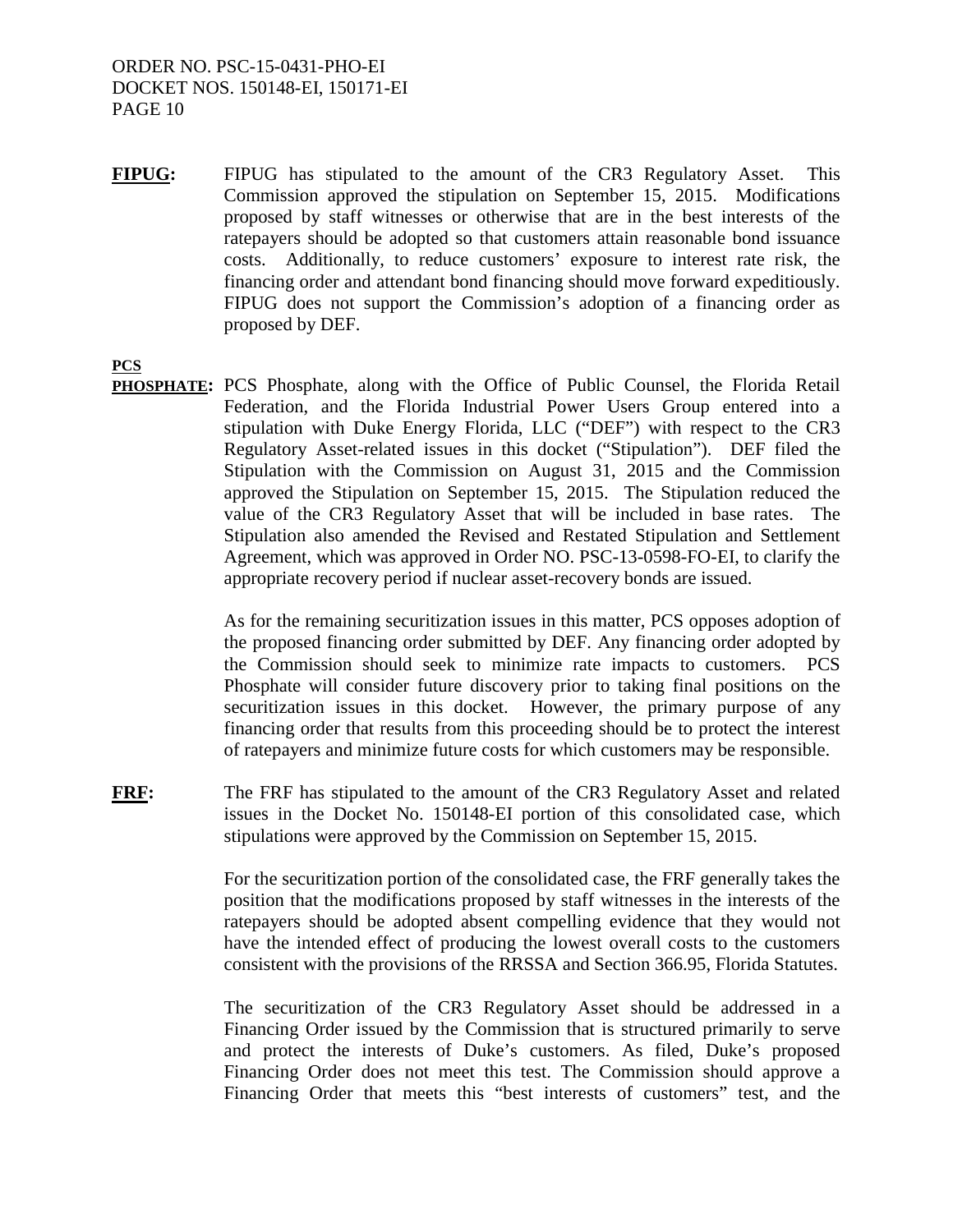> Commission-approved Financing Order should then be executed by the appropriately structured Bond Team in the interest of customers in a manner that delivers the lowest overall cost consistent with the intent and provisions of the RRSSA.

**STAFF:** Staff's positions are preliminary and based on materials filed by the parties and on discovery. The preliminary positions are offered to assist the parties in preparing for the hearing. Staff's final positions will be based upon all the evidence in the record and may differ from the preliminary positions stated herein.

#### **VIII. ISSUES AND POSITIONS**

## **CR3 Regulatory Asset Issues**

| <b>ISSUE 1:</b>  | Approved stipulation (see Section X.) |
|------------------|---------------------------------------|
| <b>ISSUE 2:</b>  | Approved stipulation (see Section X.) |
| <b>ISSUE 3:</b>  | Approved stipulation (see Section X.) |
| <b>ISSUE 4:</b>  | Approved stipulation (see Section X.) |
| <b>ISSUE 5:</b>  | Approved stipulation (see Section X.) |
| <b>ISSUE 6:</b>  | Approved stipulation (see Section X.) |
| <b>ISSUE 7:</b>  | Approved stipulation (see Section X.) |
| <b>ISSUE 8:</b>  | Approved stipulation (see Section X.) |
| <b>ISSUE 9:</b>  | Approved stipulation (see Section X.) |
| <b>ISSUE 10:</b> | Approved stipulation (see Section X.) |
| <b>ISSUE 11:</b> | Approved stipulation (see Section X.) |
| <b>ISSUE 12:</b> | Approved stipulation (see Section X.) |
| <b>ISSUE 13:</b> | Approved stipulation (see Section X.) |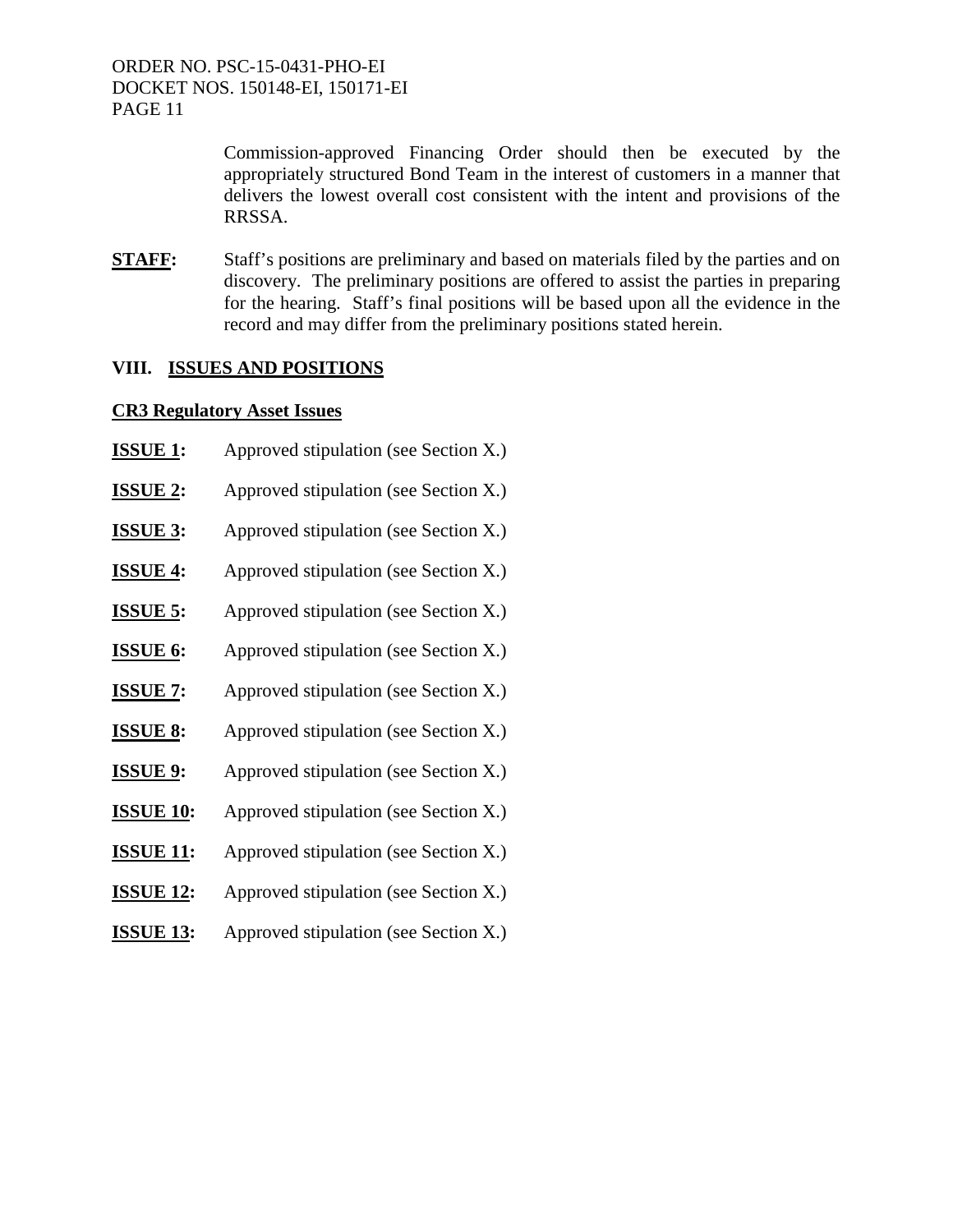#### **Financing Order Issues**

# **LEGAL**

- **ISSUE A:** What is the definition of "incremental bond issuance costs" as that term is **used in Section 366.95(2)(c)5., Florida Statutes?**
- **DEF:** DEF intends to more fully address and develop its position on this legal matter in its post-hearing brief. However, the referenced statutory section is clear that only costs incurred in advance of nuclear asset-recovery bond issuance are subject to potential disallowance. Specifically, such costs would include those costs identified in Mr. Buckler's testimony and specifically page 1 of Exhibit No. \_\_ (BB-1) as "estimated upfront nuclear asset-recovery bond issuance costs." The term "incremental bond issuance cost" does not include ongoing financing costs, interest rates, or pricing of bond issuance."
- **OPC:** The OPC intends to fully address and develop its position on this legal matter in its post-hearing brief. Initially, the OPC takes the position that the referenced statutory section does not expressly limit such costs to only those incurred in advance of nuclear asset-recovery bond issuance as being the ones subject to potential disallowance. The term "incremental bond issuance cost" does not necessarily exclude ongoing financing costs.
- **FIPUG:** FIPUG intends to more fully address and develop its position on this legal matter in its post-hearing brief. However, the referenced statutory section is clear that all imprudently incurred costs incurred in issuing nuclear asset-recovery bond issuance are subject to potential disallowance.

#### **PCS**

- **PHOSPHATE:** PCS agrees with the Office of Public Counsel.
- **FRF:** Agree with OPC.
- **STAFF:** As used in Section 366.95(2)(c)5., Florida Statutes, the term "incremental bond issuance costs" means (i) actual bond issuance costs, plus (ii) actual interest and other ongoing financing costs, minus (iii) the lowest overall costs (including bond issuance costs as well as interest and other ongoing financing costs) reasonably consistent with market conditions at the time of the issuance and the terms of the financing order.

# **LEGAL**

- **ISSUE B: In determining whether some or all actual bond issuance costs should be disallowed pursuant to Section 366.95(2)(c)5., Florida Statutes, what should the Commission take into account?**
- **DEF:** DEF intends to more fully address and develop its position on this legal matter in its post-hearing brief. However, the Commission should only take into account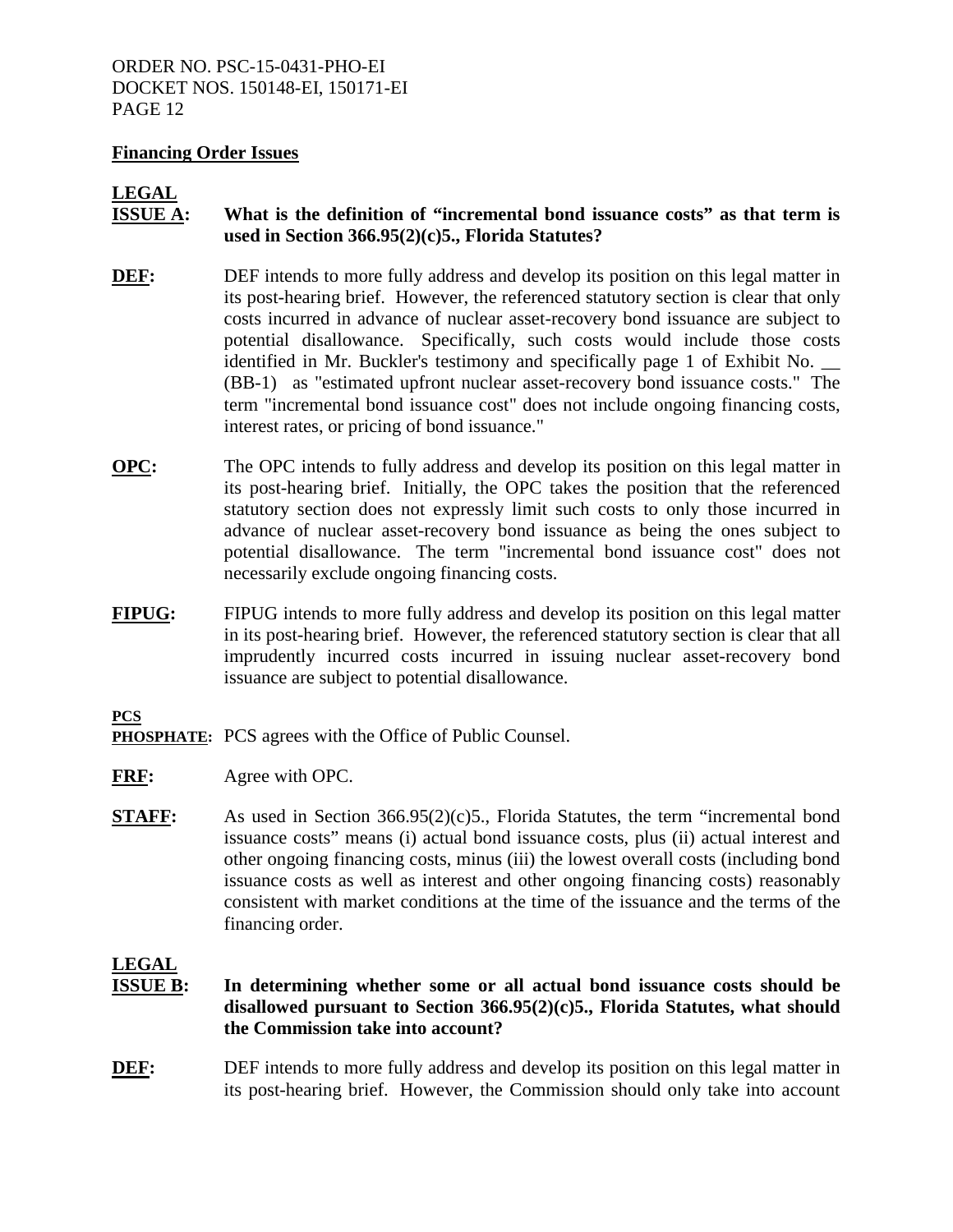what is permitted by the clear statutory provision, specifically the difference between actual bond issuance costs and the lowest overall costs that were reasonably consistent with market conditions at the time of issuance and the terms of the financing order. Part of this review should include a comparison of the estimated upfront issuance costs as compared to the actual costs, as presented by DEF. The Commission should not consider additional costs in the Section  $366.95(2)(c)5$  review, such as ongoing financing costs, interest rate pricing, and other pricing provisions of the bond issuance, because that is not authorized by the statute. If the bonds are issued pursuant to the Bond Team structure set forth in DEF's proposed Financing Order, the Commission, through its designated Commissioner, designated Commission Staff, and its adviser, will actively participate in the structuring, marketing, and pricing of the bonds. Accordingly, if the Commission is presented with the final pricing and does not issue a stop order, the Commission and all parties are later precluded from raising any issues with respect to the actual pricing of the bonds.

- **OPC:** The OPC intends to fully address and develop its position on this legal matter in its post-hearing brief. Initially, the OPC takes the position that the Commission should exercise its reasonable and typically broad regulatory discretion and take into account what is in the public interest and not expressly prohibited by Section 366.95. This includes evaluating the difference between actual bond issuance costs and the lowest overall costs that were reasonably consistent with market conditions at the time of issuance and the terms of the financing order. Part of this review should include a comparison of the estimated upfront issuance costs as compared to the actual costs. In determining whether to disallow any bond issuance costs, the Commission should not preclude itself from considering and comparing all bond related costs in the Section  $366.95(2)(c)5$  review, such as ongoing financing costs, interest rate pricing, and other pricing provisions of the bond issuance, since that analysis is not expressly prohibited by the statute.
- **FIPUG:** FIPUG intends to more fully address and develop its position on this legal matter in its post-hearing brief. It is DEF's burden to prove that actual bond issuance costs were prudently incurred. The Commission should review and take into account all pertinent facts and circumstances related to bond issuance costs for which recovery is sought to determine whether such costs were prudently incurred.

**PCS PHOSPHATE:** PCS agrees with the Office of Public Counsel.

**FRF:** Agree with OPC.

**STAFF:** In determining whether some or all of actual bond issuance costs should be disallowed pursuant to Section 366.95(2)(c)5., Florida Statutes, the Commission should take into account (i) the incremental issuance costs, plus (ii) actual interest and other ongoing financing costs, minus (iii) the lowest overall costs (including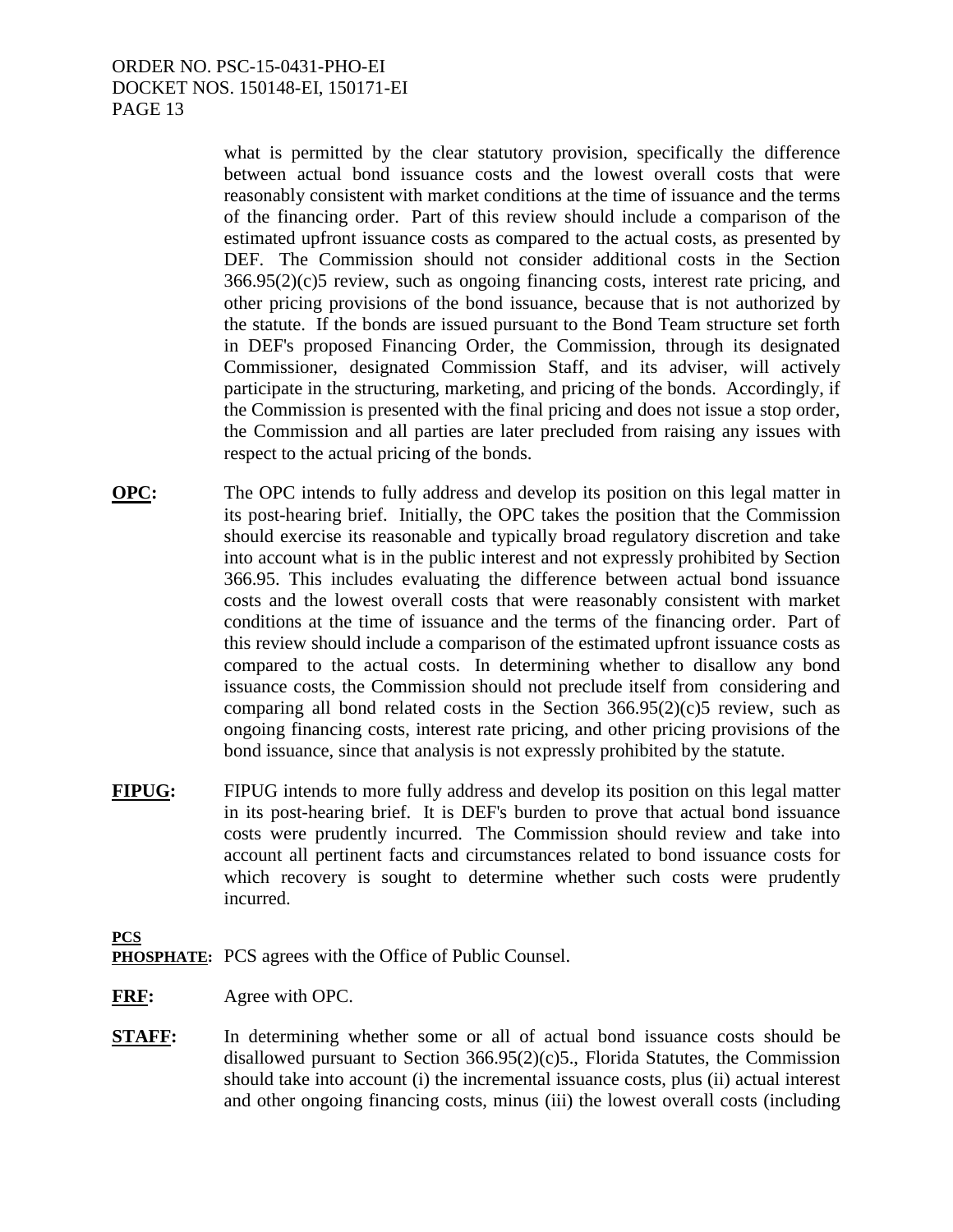> issuance costs as well as interest and other ongoing financing costs) reasonably consistent with market conditions at the time of the issuance and the terms of the financing order.

- **ISSUE 14:** Proposed stipulation (see Section XI.)
- **ISSUE 15:** Proposed stipulation (see Section XI.)
- **ISSUE 16:** Proposed stipulation (see Section XI.)
- **ISSUE 17:** Proposed stipulation (see Section XI.)
- **ISSUE 18:** Proposed stipulation (see Section XI.)
- **ISSUE 19:** Proposed stipulation (see Section XI.)

#### **ISSUE 20: What should be the up-front and ongoing fee for the role of servicer throughout the term of the nuclear asset-recovery bonds?**

**DEF:** Based upon the testimony and rebuttal testimony submitted by Mr. Buckler, DEF believes the up-front financing costs for incremental servicer set-up related expenses is currently estimated to be \$915,000.

> To obtain the requisite bankruptcy opinion and support the bankruptcy analysis, counsel expects DEF to represent that the ongoing servicing fee is reasonable and fair consideration as would be obtained under an agreement among unaffiliated entities under otherwise similar circumstances. While the fee can take into account that DEF is simultaneously performing other collection functions, the fee cannot result in DEF subsidizing the activities of the SPE. DEF must be paid an amount that covers its actual costs. DEF, as the initial servicer, should be paid an annual servicing fee in the amount equal to 0.05% of the original principal balance of the nuclear asset-recovery bonds. This rate is at the lower end of the range of typical ongoing servicing fees for other utility securitization transactions and equates to an amount comparable to DEF's current estimate of its aggregate annual incremental servicing costs.

> If a third-party successor servicer is required, the servicer fee should be set at an annualized amount not to exceed 0.60% of the original principal balance of the nuclear asset-recovery bonds unless a higher rate is approved by the Commission. (Buckler)

**OPC:** The modifications proposed by staff witnesses in the interests of the ratepayers should be adopted absent very compelling evidence that they would not have the intended effect of producing the lowest overall costs to the customers consistent with the provisions of the RRSSA and Section 366.95, Fla. Stat.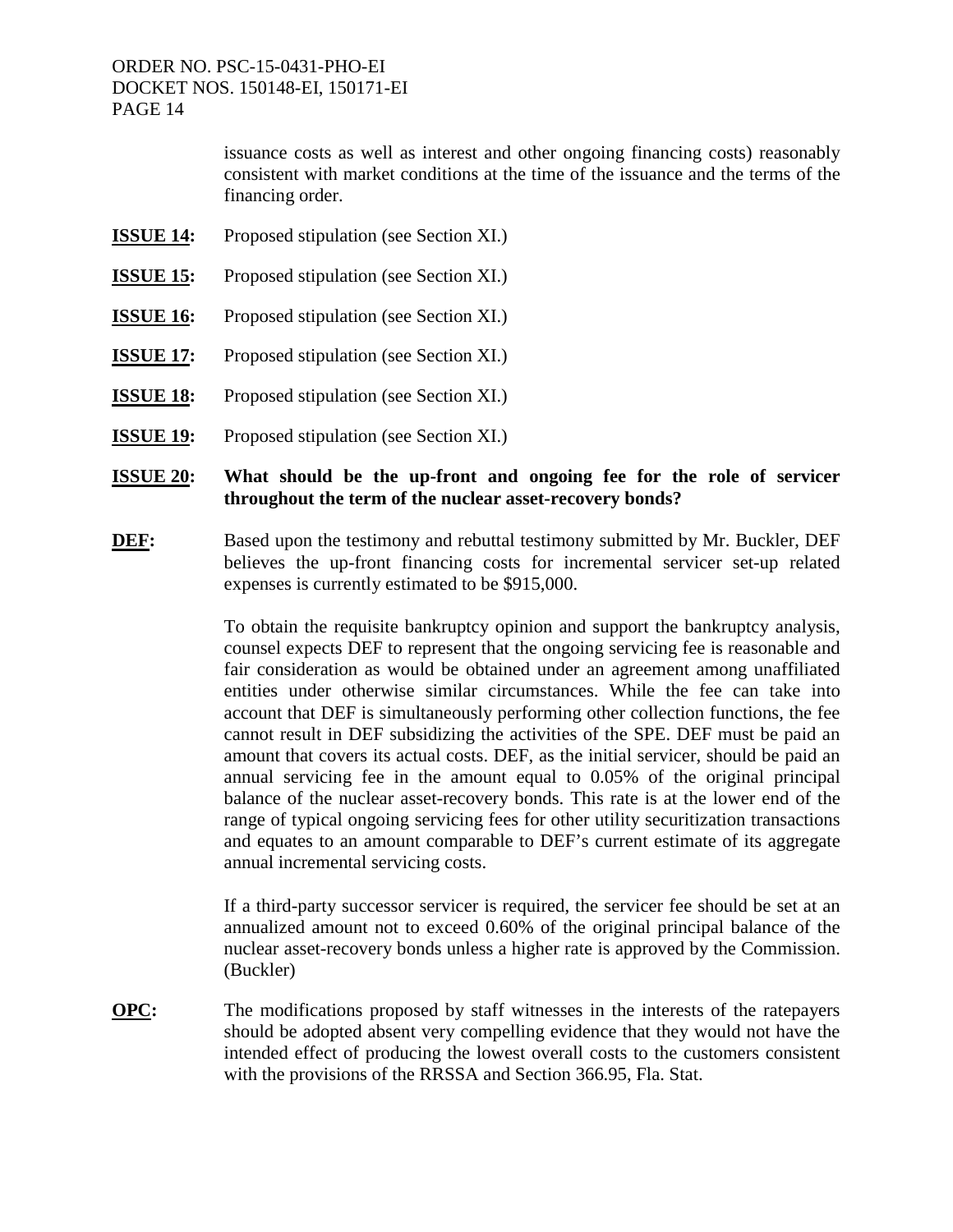**FIPUG:** The modifications proposed by staff witnesses in the interests of the ratepayers should be adopted.

**PCS** 

- **PHOSPHATE:** PCS agrees with the Office of Public Counsel.
- **FRF:** Generally, the FRF agrees with OPC that the modifications proposed by staff witnesses in the interests of Duke's customers should be adopted absent compelling evidence that they would not have the intended effect of producing the lowest overall costs to Duke's customers consistent with the provisions of the RRSSA and Section 366.95, Florida Statutes.
- **STAFF:** No position pending further development of the record.

## **ISSUE 21: What amount, if any, of DEF's periodic servicing fee in this transaction should DEF be required to credit back to customers through an adjustment to other rates and charges?**

- **DEF:** As referenced in DEF's proposed financing order (Finding of Fact 63 and Ordering Paragraph 62), DEF proposes that all revenues collected through the servicing fee will be included in DEF's cost of service. The actual expenses incurred throughout the life of the nuclear asset-recovery bonds to support DEF's servicing responsibilities will be included in DEF's cost of service. Therefore, any surplus or deficiency will be refunded or recovered through DEF's base rates in future rate cases. (Olivier)
- **OPC:** The modifications proposed by staff witnesses in the interests of the ratepayers should be adopted absent very compelling evidence that they would not have the intended effect of producing the lowest overall costs to the customers consistent with the provisions of the RRSSA and Section 366.95, Fla. Stat.
- **FIPUG:** The modifications proposed by staff witnesses in the interests of the ratepayers should be adopted.

- **PHOSPHATE:** PCS agrees with the Office of Public Counsel.
- **FRF:** The FRF does not take a final position at this time pending review of rebuttal testimony and discovery. Generally, the FRF agrees with OPC that the modifications proposed by staff witnesses in the interests of Duke's customers should be adopted absent compelling evidence that they would not have the intended effect of producing the lowest overall costs to Duke's customers consistent with the provisions of the RRSSA and Section 366.95, Florida Statutes.
- **STAFF:** DEF should be required to credit back to customers all periodic servicing fees in excess of DEF's incremental cost of providing periodic services. The amount will be determined pending further development of the record. (Sutherland)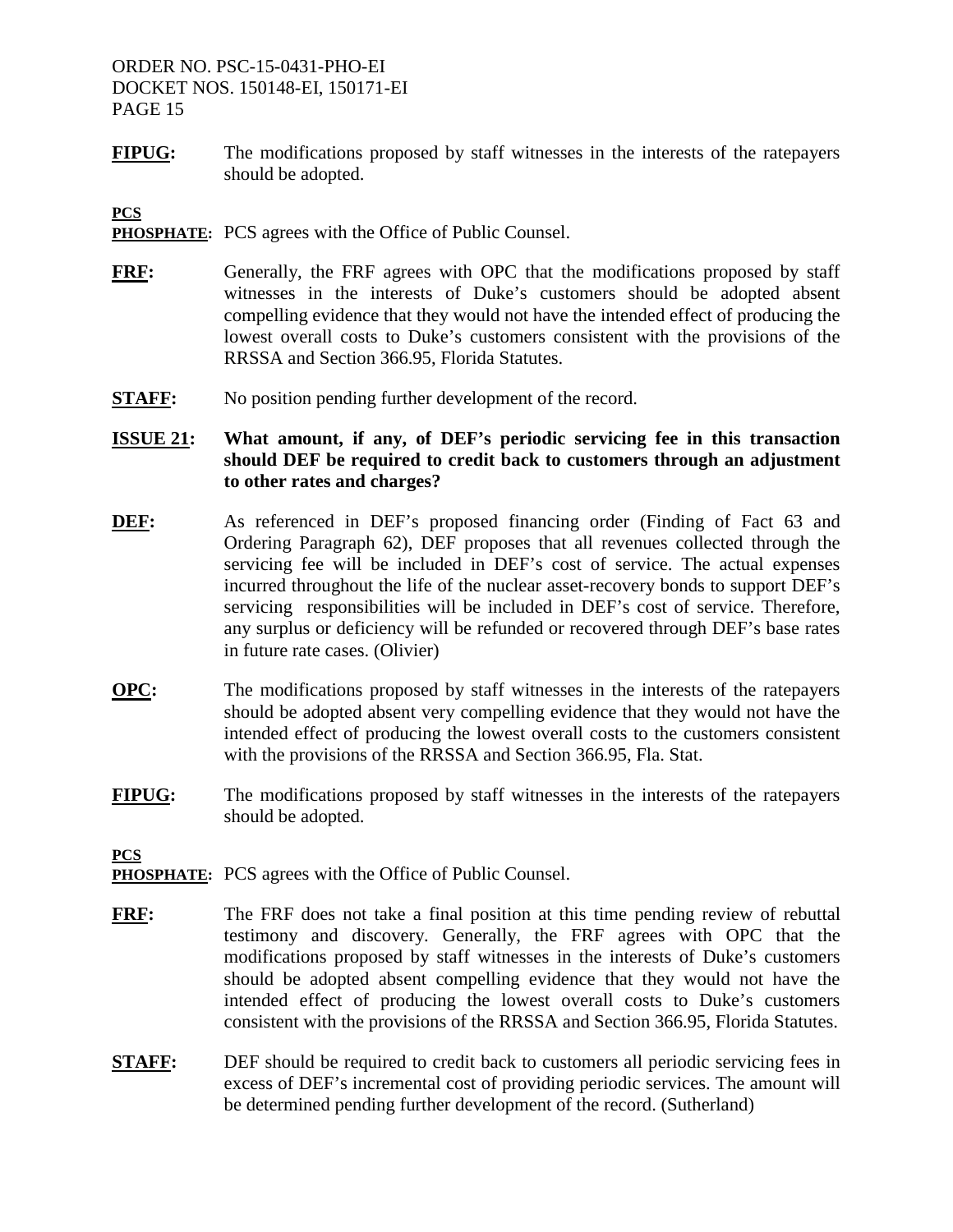#### **ISSUE 22: What should be the ongoing fee for the role of the administrator throughout the term of the nuclear asset-recovery bonds?**

- **DEF:** To obtain the requisite bankruptcy opinion and support the bankruptcy analysis, counsel expects DEF to represent that the ongoing administration fee is reasonable and fair consideration as would be obtained under an agreement among unaffiliated entities under otherwise similar circumstances. DEF must be paid an amount that covers its actual costs. DEF, as administrator, should be paid an annual fee of between \$50,000 and \$100,000. This range is consistent with administration fees for other utility securitization transaction and is comparable to DEF's current estimate of its aggregate annual incremental administration costs. (Buckler)
- **OPC:** The modifications proposed by staff witnesses in the interests of the ratepayers should be adopted absent very compelling evidence that they would not have the intended effect of producing the lowest overall costs to the customers consistent with the provisions of the RRSSA and Section 366.95, Fla. Stat.
- **FIPUG:** The modifications proposed by staff witnesses in the interests of the ratepayers should be adopted.

**PCS** 

- **PHOSPHATE:** PCS agrees with the Office of Public Counsel.
- **FRF:** The FRF does not take a final position at this time pending review of rebuttal testimony and discovery. Generally, the FRF agrees with OPC that the modifications proposed by staff witnesses in the interests of Duke's customers should be adopted absent compelling evidence that they would not have the intended effect of producing the lowest overall costs to Duke's customers consistent with the provisions of the RRSSA and Section 366.95, Florida Statutes.
- **STAFF:** No position pending further development of the record.

## **ISSUE 23: What amount, if any, of DEF's periodic administration fee in this transaction should DEF be required to credit back to customers through an adjustment to other rates and charges?**

**DEF:** As referenced in DEF's proposed financing order (Finding of Fact 63 and Ordering Paragraph 62), DEF proposes that all revenues collected through the administration fee under the Administration Agreement will be included in DEF's cost of service. The actual expenses incurred throughout the life of the nuclear asset-recovery bonds to support DEF's function as administrator for the SPE will be included in DEF's cost of service. Therefore, any surplus or deficiency will be refunded or recovered through DEF's base rates in future rate cases. (Olivier)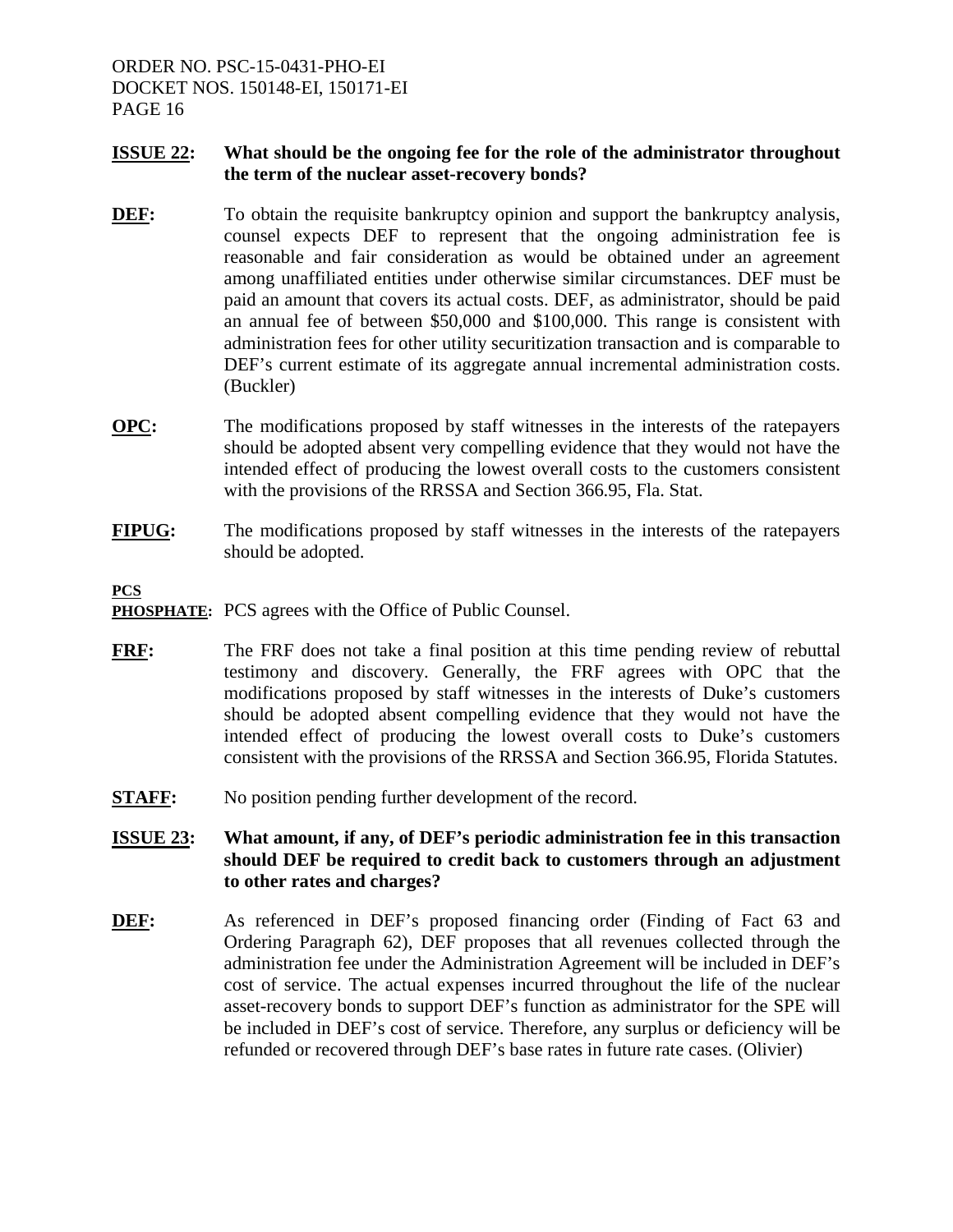- **OPC:** The modifications proposed by staff witnesses in the interests of the ratepayers should be adopted absent very compelling evidence that they would not have the intended effect of producing the lowest overall costs to the customers consistent with the provisions of the RRSSA and Section 366.95, Fla. Stat.
- **FIPUG:** The modifications proposed by staff witnesses in the interests of the ratepayers should be adopted.

**PCS** 

- **PHOSPHATE:** PCS agrees with the Office of Public Counsel.
- **FRF:** Generally, the FRF agrees with OPC that the modifications proposed by staff witnesses in the interests of Duke's customers should be adopted absent compelling evidence that they would not have the intended effect of producing the lowest overall costs to Duke's customers consistent with the provisions of the RRSSA and Section 366.95, Florida Statutes.
- **STAFF:** The amount, if any, of DEF's periodic administration fee in this transaction that DEF should be required to credit back to customers through an adjustment to other rates and charges is the amount of periodic administrative fees in excess of DEF's incremental cost of providing periodic administrative services. The amount will be determined pending further development of the record. (Sutherland)

## **ISSUE 24: How frequently should DEF in its role as servicer be required to remit funds collected from customers to the SPE?**

- **DEF:** DEF proposes to remit funds collected from customers to the SPE either on a daily basis based on estimated daily collections using a weighted average balance of days outstanding or on a monthly basis if certain conditions can be satisfied. These conditions have yet to be determined and will be driven by rating agency requirements to achieve and maintain the targeted "AAA" rating on the bonds. (Covington)
- **OPC:** The OPC tentatively agrees with Staff witness Sutherland on this issue. Furthermore, the OPC takes the position that the modifications proposed by staff witnesses in the interests of the ratepayers should be adopted absent very compelling evidence that they would not have the intended effect of producing the lowest overall costs to the customers consistent with the provisions of the RRSSA and Section 366.95, Fla. Stat.
- **FIPUG:** The modifications proposed by staff witnesses in the interests of the ratepayers should be adopted.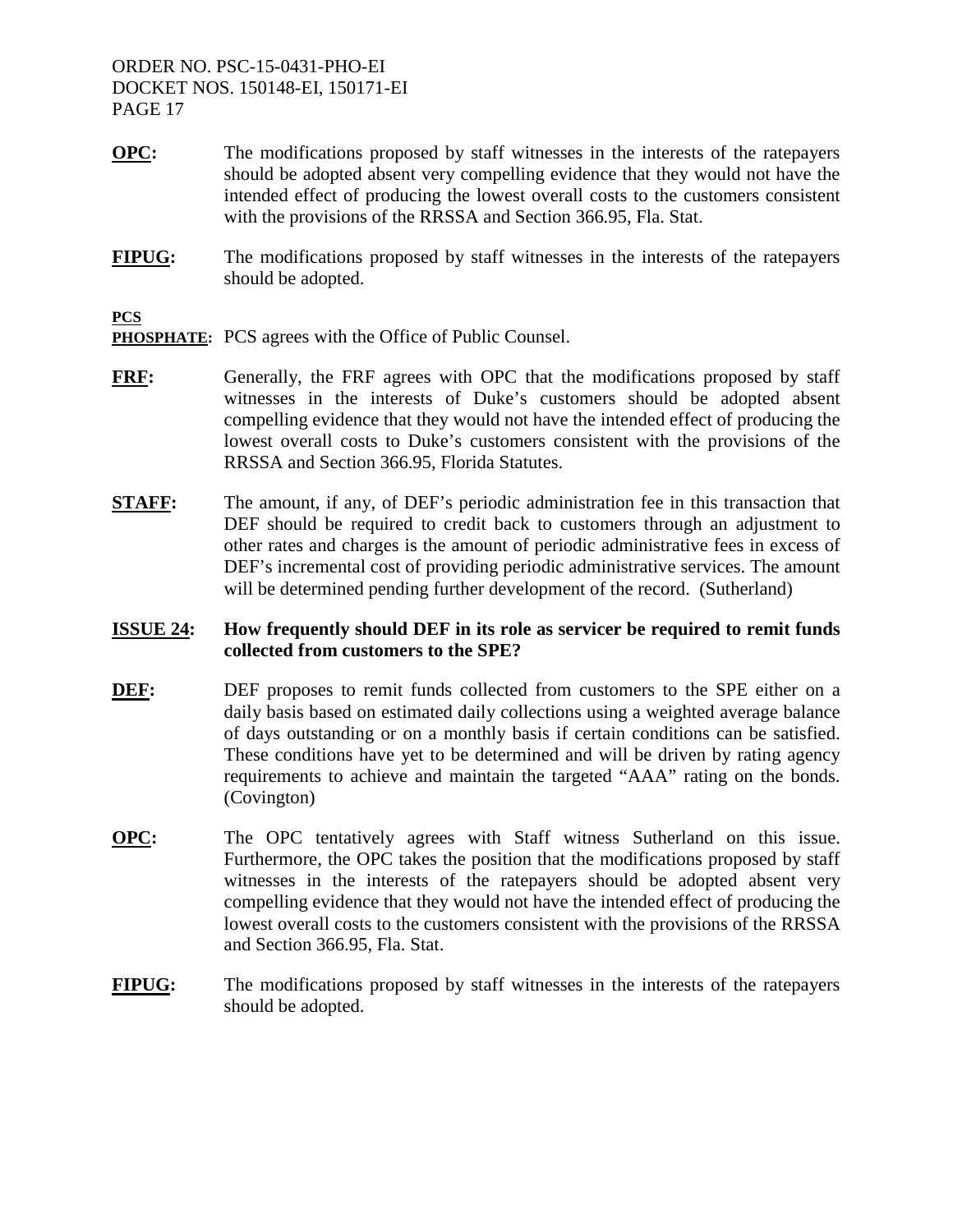## **PCS**

**PHOSPHATE:** PCS agrees with the Office of Public Counsel.

- **FRF:** The FRF tentatively agrees with Staff's witness Sutherland on this issue. Generally, the FRF agrees with OPC that the modifications proposed by staff witnesses in the interests of Duke's customers should be adopted absent compelling evidence that they would not have the intended effect of producing the lowest overall costs to Duke's customers consistent with the provisions of the RRSSA and Section 366.95, Florida Statutes.
- **STAFF:** No position pending further development of the record.

#### **ISSUE 25: If remittances are not daily, should DEF be required periodically to remit actual earnings on collections pending remittance?**

- **DEF:** No. DEF does not believe it would be possible to accurately attribute actual cash investment earnings of DEF to nuclear asset-recovery charge collections. Instead, DEF proposes to allocate investment earnings to such collections based on the average of the beginning and ending Tier-1 commercial paper rate (i.e., 30-day Federal Reserve "AA" Industrial Commercial Paper Composite Rate) for each month. This method is consistent with the process used by DEF when allocating interest to over and under-collections on DEF's cost recovery clauses. (Collins, Covington)
- **OPC:** The OPC tentatively agrees with Staff witness Sutherland on this issue. Furthermore, the OPC takes the position that the modifications proposed by staff witnesses in the interests of the ratepayers should be adopted absent very compelling evidence that they would not have the intended effect of producing the lowest overall costs to the customers consistent with the provisions of the RRSSA and Section 366.95, Fla. Stat.
- **FIPUG:** The remittances should be made on a daily basis.

- **PHOSPHATE:** PCS agrees with the Office of Public Counsel.
- **FRF:** The FRF tentatively agrees with Staff's witness Sutherland on this issue. Generally, the FRF agrees with OPC that the modifications proposed by staff witnesses in the interests of Duke's customers should be adopted absent compelling evidence that they would not have the intended effect of producing the lowest overall costs to Duke's customers consistent with the provisions of the RRSSA and Section 366.95, Florida Statutes.
- **STAFF:** Yes. If remittances are not daily, DEF should be required periodically to remit actual earnings on collections pending remittance. (Sutherland)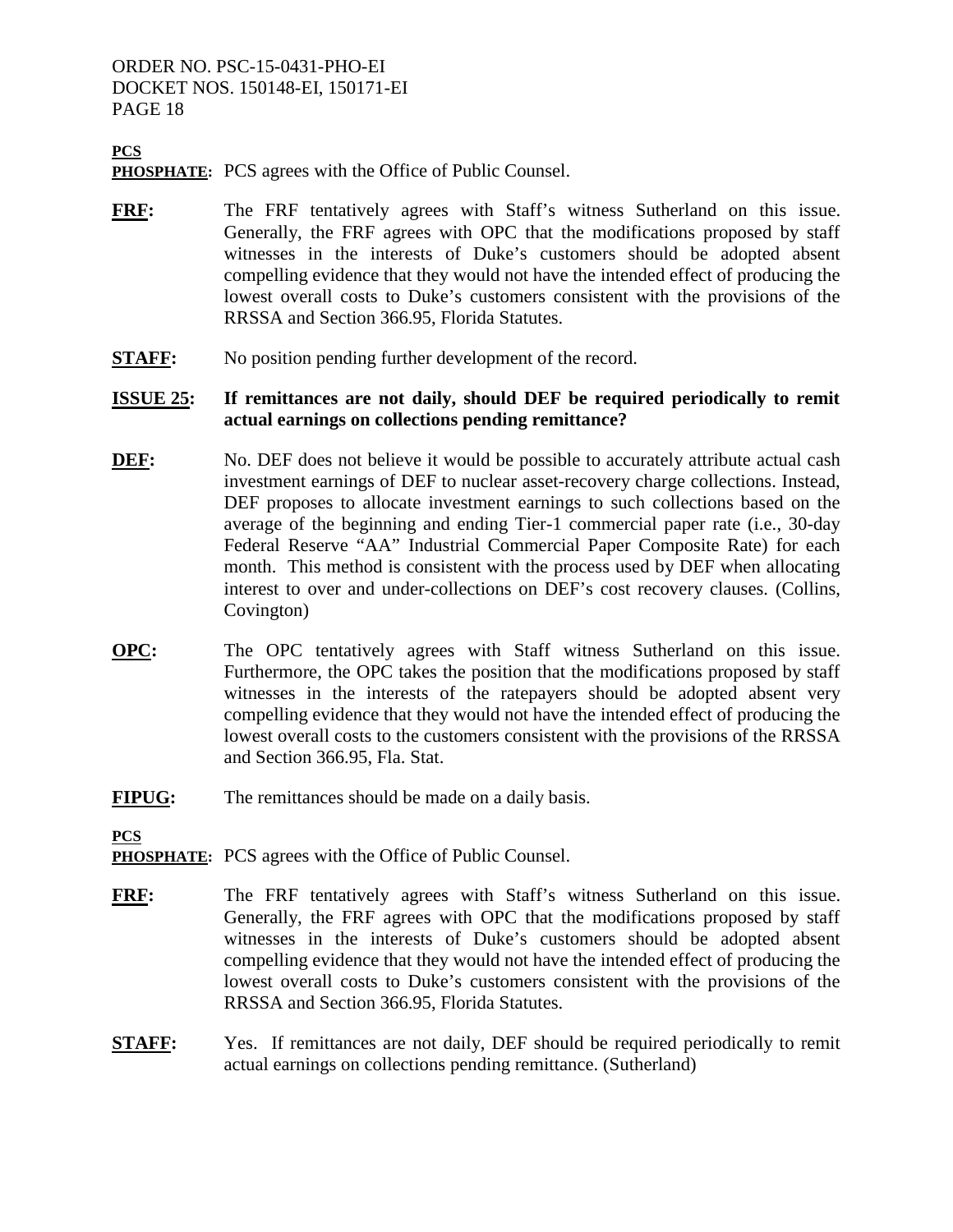- **ISSUE 26: Is DEF's proposed process for determining whether the upfront bond issuance costs satisfy the statutory standard of Section 366.95(2)(c)5., Florida Statutes, reasonable and should it be approved?**
- **DEF:** Yes the proposed process is reasonable and should be approved. In accordance with Section 366.95(2)(c)5., Florida Statutes, within 120 days after the issuance of the nuclear asset-recovery bonds, DEF will file supporting information on the actual upfront bond issuance costs. The Commission shall review, on a reasonably comparable basis, such costs to determine compliance with Section  $366.95(2)(c)5$ ., Florida Statutes. DEF will be presumed to have satisfied the statutory standard with respect to any upfront bond issuance costs that are incurred under contract following a request for proposal process involving the Bond Team or that are substantiated by documentation and fall within the estimates submitted to the Commission Staff as part of the Issuance Advice Letter procedure as described in DEF's proposed financing order. Furthermore, to the extent actual upfront bond issuance costs are different than those costs submitted to the Commission in the Issuance Advice Letter, there will be a reconciliation of such costs with appropriate credits to either DEF or customers as the case may be. Contrary to the testimony of Staff's witnesses, DEF's proposed process will result in the filing of full support for all its upfront costs, including the servicer setup expenses. (Buckler, Collins)
- **OPC:** The modifications proposed by staff witnesses in the interests of the ratepayers should be adopted absent very compelling evidence that they would not have the intended effect of producing the lowest overall costs to the customers consistent with the provisions of the RRSSA and Section 366.95, Fla. Stat.
- **FIPUG:** The modifications proposed by staff witnesses in the interests of the ratepayers should be adopted.

- **PHOSPHATE:** PCS agrees with the Office of Public Counsel.
- **FRF:** Generally, the FRF agrees with OPC that the modifications proposed by staff witnesses in the interests of Duke's customers should be adopted absent compelling evidence that they would not have the intended effect of producing the lowest overall costs to Duke's customers consistent with the provisions of the RRSSA and Section 366.95, Florida Statutes.
- **STAFF:** No. The Commission should not predetermine that upfront bond issuance costs within a range of estimates meets the statutory standard of Section  $366.95(2)(c)5$ , Florida Statutes. Accordingly, DEF's proposed process should not be approved. (Sutherland)
- **ISSUE 27:** Issue dropped.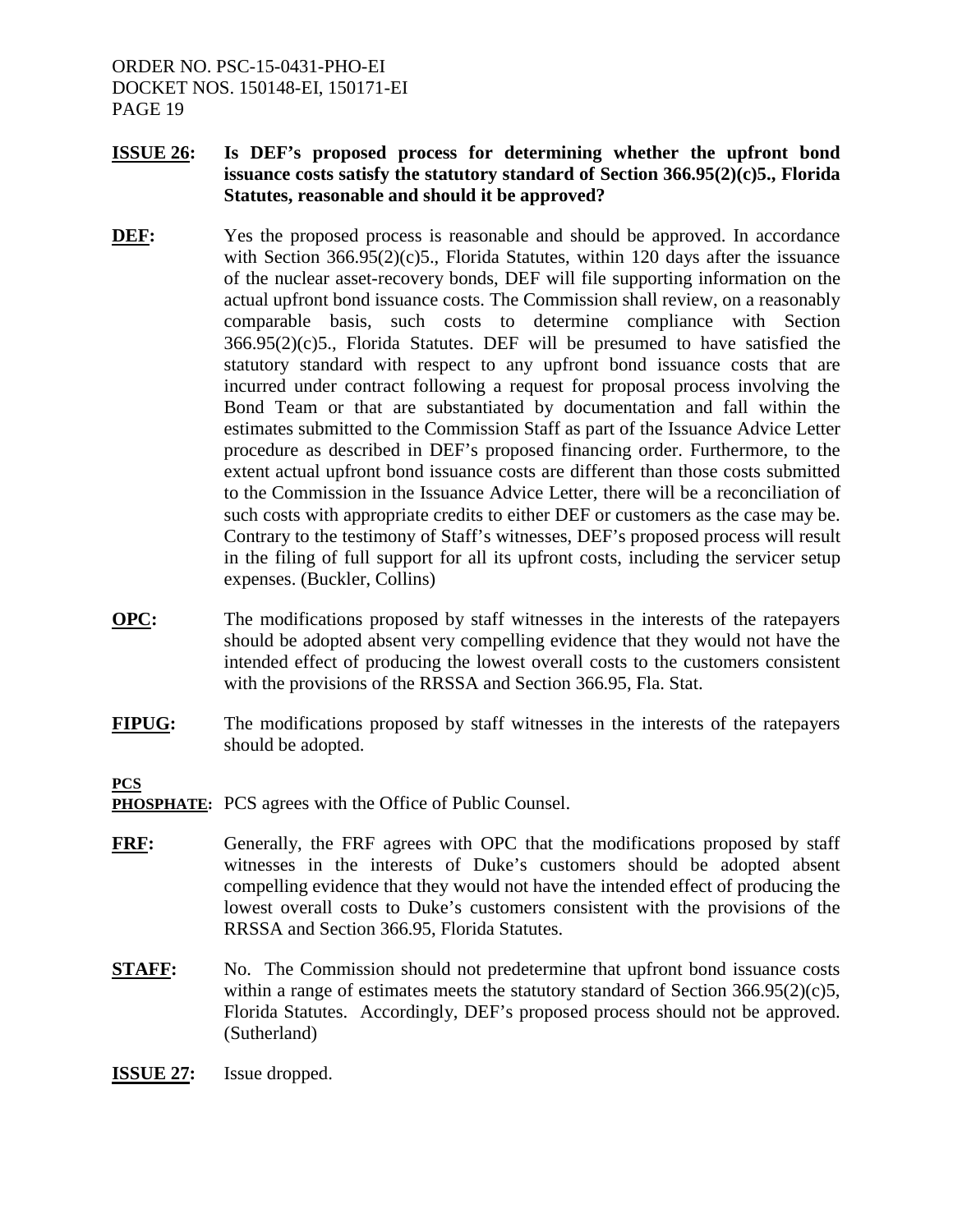#### **ISSUE 28: What additional conditions, if any, should be made in the financing order that are authorized by Section 366.95(2)(c)2.i.?**

**DEF:** None. In particular, the Commission should not impose a "lowest overall cost" standard to this transaction. Imposing such a standard could have the negative impact of prolonging or jeopardizing the transaction in search for the "perfect" transaction, for which a subjective assessment would be made in an area that is of great complexity. In its proposed financing order, DEF has proposed that appropriate standards for this transaction are the standards approved by the Florida Legislature and found in the Florida Statute.

> Importantly, DEF's proposed Financing Order affords the Commission tremendous oversight over the bond issuance, including Commission Staff and its Advisors' involvement, in a joint-decision making fashion, on substantially all key decisions related to the structuring, marketing and pricing of the bonds, an Issuance Advice Letter process whereby DEF will outline the expected structure and pricing of the bonds two weeks in advance of pricing, the ability of one or more Commissioners to join the Commission staff and Commission Staff advisor in the oversight and review of the process over those last approximate two weeks, and the ability after pricing, for up to three days, for the Commission to "cancel" the pricing and issuance of the bonds if the Commission is not satisfied with the outcome.

> Furthermore, DEF will demonstrate to this Commission that its efforts and the results of the transaction are reasonable and prudent and serve the general public interest, consistent with Section 366.95(2)(c)1.b., Florida Statutes. (Buckler)

- **OPC:** The modifications proposed by staff witnesses in the interests of the ratepayers should be adopted absent very compelling evidence that they would not have the intended effect of producing the lowest overall costs to the customers consistent with the provisions of the RRSSA and Section 366.95, Fla. Stat.
- **FIPUG:** Appropriate conditions that protect the ratepayers' financial interests should be made part of the financing order. The modifications proposed by staff witnesses in the interests of the ratepayers should be adopted.

- **PHOSPHATE:** PCS agrees with the Office of Public Counsel.
- **FRF:** Generally, the FRF agrees with OPC that the modifications proposed by staff witnesses in the interests of Duke's customers should be adopted absent compelling evidence that they would not have the intended effect of producing the lowest overall costs to Duke's customers consistent with the provisions of the RRSSA and Section 366.95, Florida Statutes.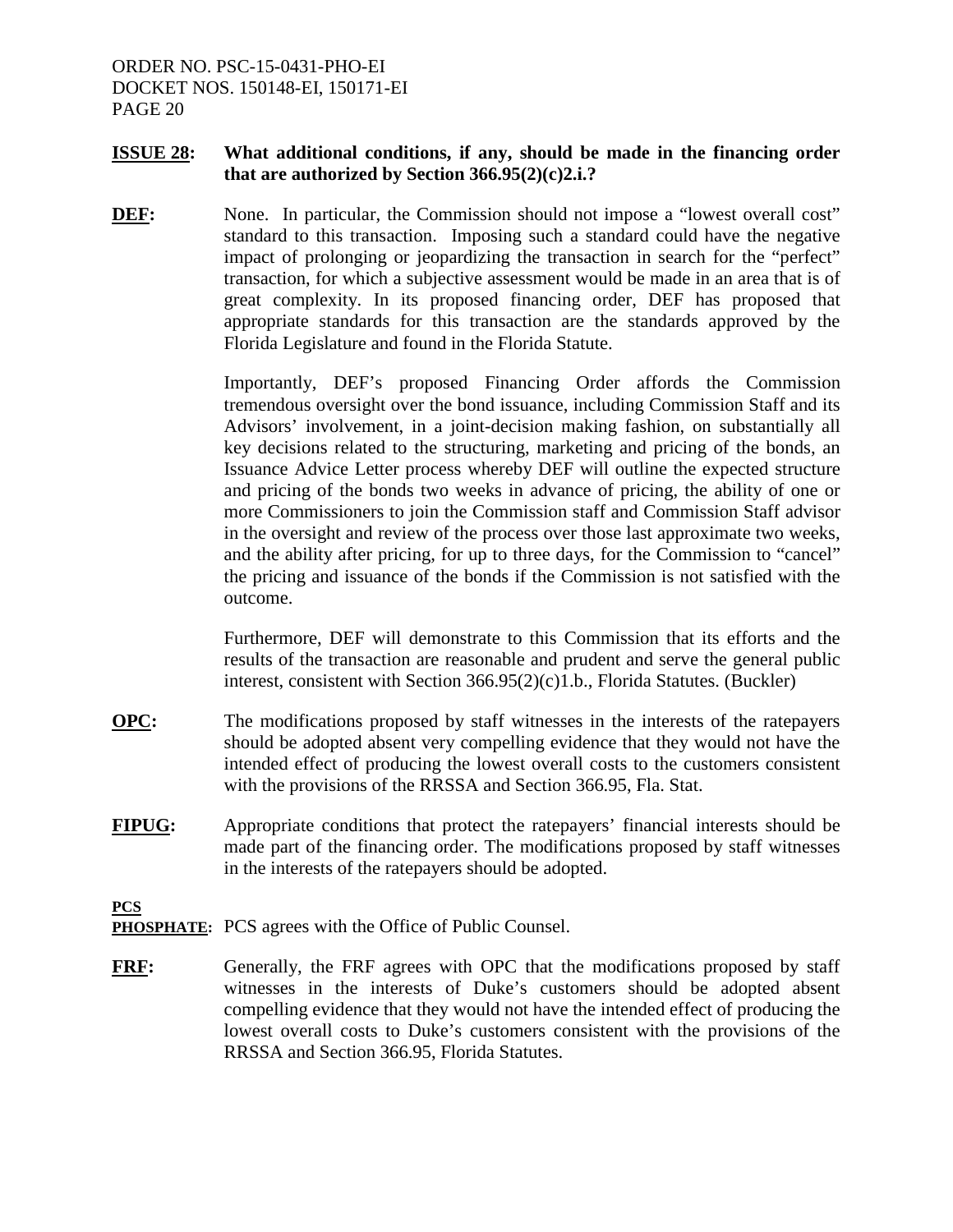- **STAFF:** The Commission should institute a lowest cost standard in the financing order to ensure that the securitization achieves the lowest overall cost of funds at the time of pricing under prevailing market conditions. Also, the Commission should implement the Best Practices enunciated by staff witness Sutherland in his direct testimony. Finally, the Commission should specify that it does not consider the Nuclear Asset-Recovery Bonds to be Asset-Backed Securities (ABS) but rather considers them to be utility securitization bonds that are superior to and less risky than ABS. (Sutherland, Schoenblum, Maher, Klein)
- **ISSUE 29:** Proposed stipulation (see Section XI.)
- **ISSUE 30:** Proposed stipulation (see Section XI.)
- **ISSUE 31: Is DEF's proposed pre-issuance review process reasonable and should it be approved?**
- **DEF:** Yes. DEF believes its pre-issuance review process whereby the Commission Staff and its financial advisor will have a very prominent and equal role in most aspects of the nuclear asset-recovery bond issuance is reasonable and should be approved. However, with respect to those matters in which DEF and the SPE will be exposed to federal securities law and contractual law liability, DEF must have direct control over all public disclosures, including SEC filings, and must have final approval authority over the form and substance of communications with investors. Given this federal securities law liability, the Bond Team should not be involved with the selection of DEF's counsel. In addition, contrary to testimony from Staff's witnesses, at this time, DEF cannot be required to include the conclusory statement that credit risk has been "effectively eliminated" in its registration statement. Rather, DEF, in consultation with the Bond Team, must wait until all available information is assessed, including the results of the rating agencies process, to determine whether such a conclusory statement is appropriate, as such a statement may expose DEF to unnecessary liability. That being said, if the Commission were to make that finding or come to that conclusion, DEF would consider including a statement in the registration statement provided it was clearly identified in each instance that it was a finding and conclusion of the Commission and not DEF. DEF is also willing to further consider, with the Bond Team after the issuance of the Financing Order, whether DEF can include such a statement in its registration statement. (Buckler)
- **OPC:** The modifications proposed by staff witnesses in the interests of the ratepayers should be adopted absent very compelling evidence that they would not have the intended effect of producing the lowest overall costs to the customers consistent with the provisions of the RRSSA and Section 366.95, Fla. Stat.
- **FIPUG:** Bonds should be issued expeditiously to avoid interest rate risk; DEF's preissuance review process should be approved as reasonable to the extent that it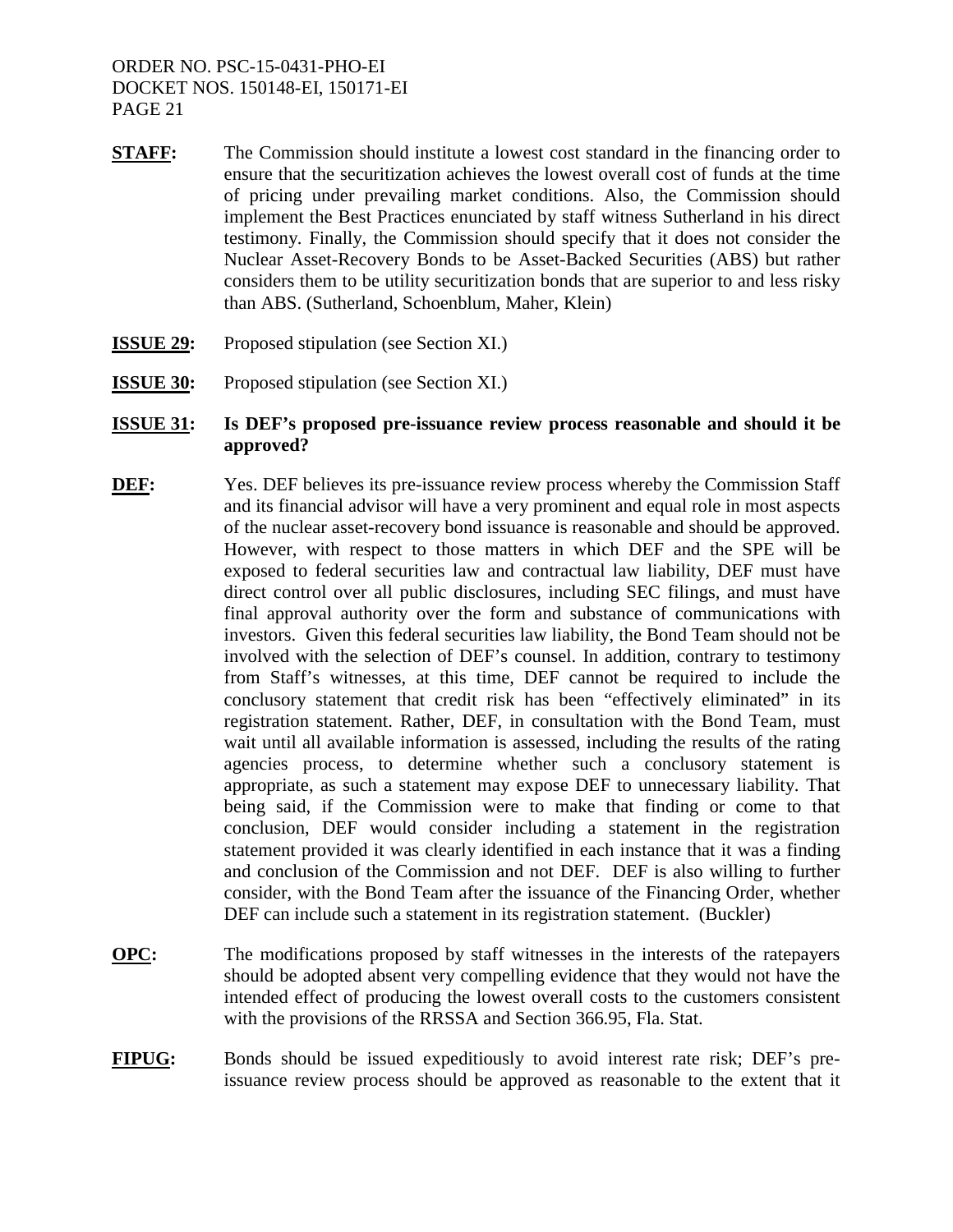does not result in material delays to the issuance of the bonds. The modifications proposed by staff witnesses in the interests of the ratepayers should be adopted.

**PCS** 

- **PHOSPHATE:** PCS agrees with the Office of Public Counsel.
- **FRF:** Generally, the FRF agrees with OPC that the modifications proposed by staff witnesses in the interests of Duke's customers should be adopted absent compelling evidence that they would not have the intended effect of producing the lowest overall costs to Duke's customers consistent with the provisions of the RRSSA and Section 366.95, Florida Statutes.
- **STAFF:** No. DEF's proposed pre-issuance review process is not reasonable and should not be approved. (Sutherland)
- **ISSUE 32: Should the Financing Documents be approved in substantially the form proposed by DEF, subject to modifications as addressed in the draft form of the financing order?**
- **DEF:** Yes. (Buckler, Collins, Covington, Olivier)
- **OPC:** The modifications proposed by staff witnesses in the interests of the ratepayers should be adopted absent very compelling evidence that they would not have the intended effect of producing the lowest overall costs to the customers consistent with the provisions of the RRSSA and Section 366.95, Fla. Stat.
- **FIPUG:** No. The modifications proposed by staff witnesses in the interests of the ratepayers should be adopted.

- **PHOSPHATE:** PCS agrees with the Office of Public Counsel.
- **FRF:** Generally, the FRF agrees with OPC that the modifications proposed by staff witnesses in the interests of Duke's customers should be adopted absent compelling evidence that they would not have the intended effect of producing the lowest overall costs to Duke's customers consistent with the provisions of the RRSSA and Section 366.95, Florida Statutes.
- **STAFF:** No. Although it is reasonable to approve the general concept that the Financing Documents will be necessary elements of the proposed transaction, the specific terms, conditions, covenants, warranties, representations, and specific language contained in the Documents will be impacted by the Commission's decisions on other issues and must be reviewed in consideration of the financing order approved by the Commission. (Sutherland)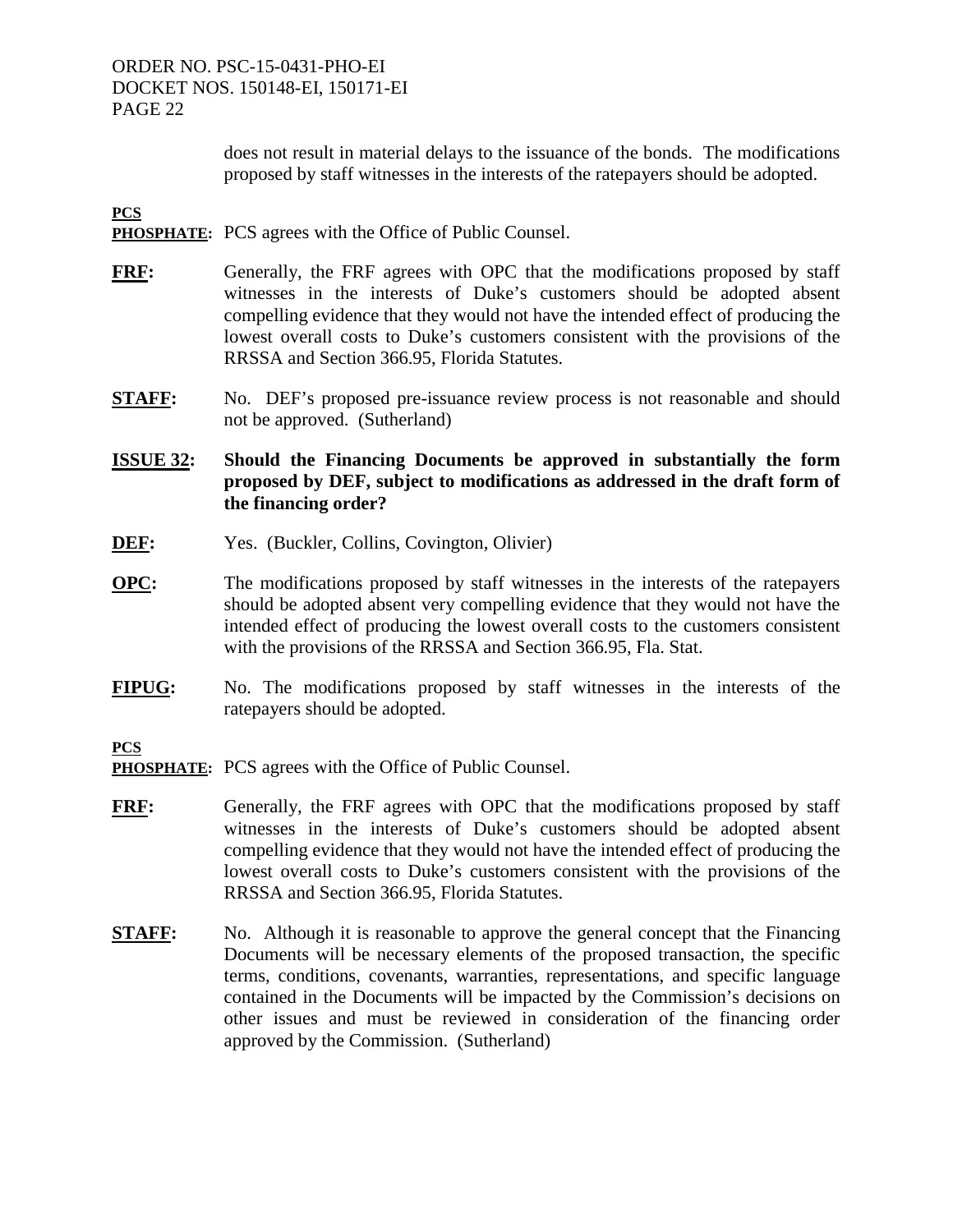## **ISSUE 33: Is DEF's proposed Issuance Advice Letter process reasonable and consistent with the statutory financing cost objective contained in Section 366.95(2)(c)2.b., Florida Statutes?**

- **DEF:** Yes. The process proposed in DEF's draft financing order, including the Issuance Advice Letter process, is reasonable and consistent with the statutory financing cost objective contained in Section  $366.95(2)(c)2.b$ ., Florida Statutes. The Bond Team will be actively involved in the structuring, marketing and pricing of the nuclear asset-recovery bonds, so the Commission will be provided with information in real time about the transaction. Furthermore, the Commission will have an opportunity to review a draft of the proposed Issuance Advice Letter in advance of pricing the transaction. (Buckler)
- **OPC:** The OPC tentatively agrees with the position contained in the testimony of Staff witness Schoenblum. Furthermore, the OPC takes the position that the modifications proposed by staff witnesses in the interests of the ratepayers should be adopted absent very compelling evidence that they would not have the intended effect of producing the lowest overall costs to the customers consistent with the provisions of the RRSSA and Section 366.95, Fla. Stat.
- **FIPUG:** No. The modifications proposed by staff witnesses in the interests of the ratepayers should be adopted.

- **PHOSPHATE:** PCS agrees with the Office of Public Counsel.
- **FRF:** The FRF tentatively agrees with Staff's witness Schoenblum on this issue. Generally, the FRF agrees with OPC that the modifications proposed by staff witnesses in the interests of Duke's customers should be adopted absent compelling evidence that they would not have the intended effect of producing the lowest overall costs to Duke's customers consistent with the provisions of the RRSSA and Section 366.95, Florida Statutes.
- **STAFF:** Yes. DEF's proposed Issuance Advice Letter process is reasonable and consistent with the statutory financing cost objective contained in Section  $366.95(2)(c)2.b.,$ Florida Statutes. However, the Commission should institute a lowest cost standard in the financing order to ensure that the securitization achieves the lowest overall cost of funds at the time of pricing under prevailing market conditions. Also, the Commission should implement the Best Practices enunciated by staff witness Sutherland in his direct testimony. Finally, the Commission should specify that it does not consider the Nuclear Asset-Recovery Bonds to be Asset-Backed Securities (ABS) but rather considers them to be utility securitization bonds that are superior to and less risky than ABS. (Sutherland, Schoenblum, Maher, Klein)
- **ISSUE 34:** Proposed stipulation (see Section XI.)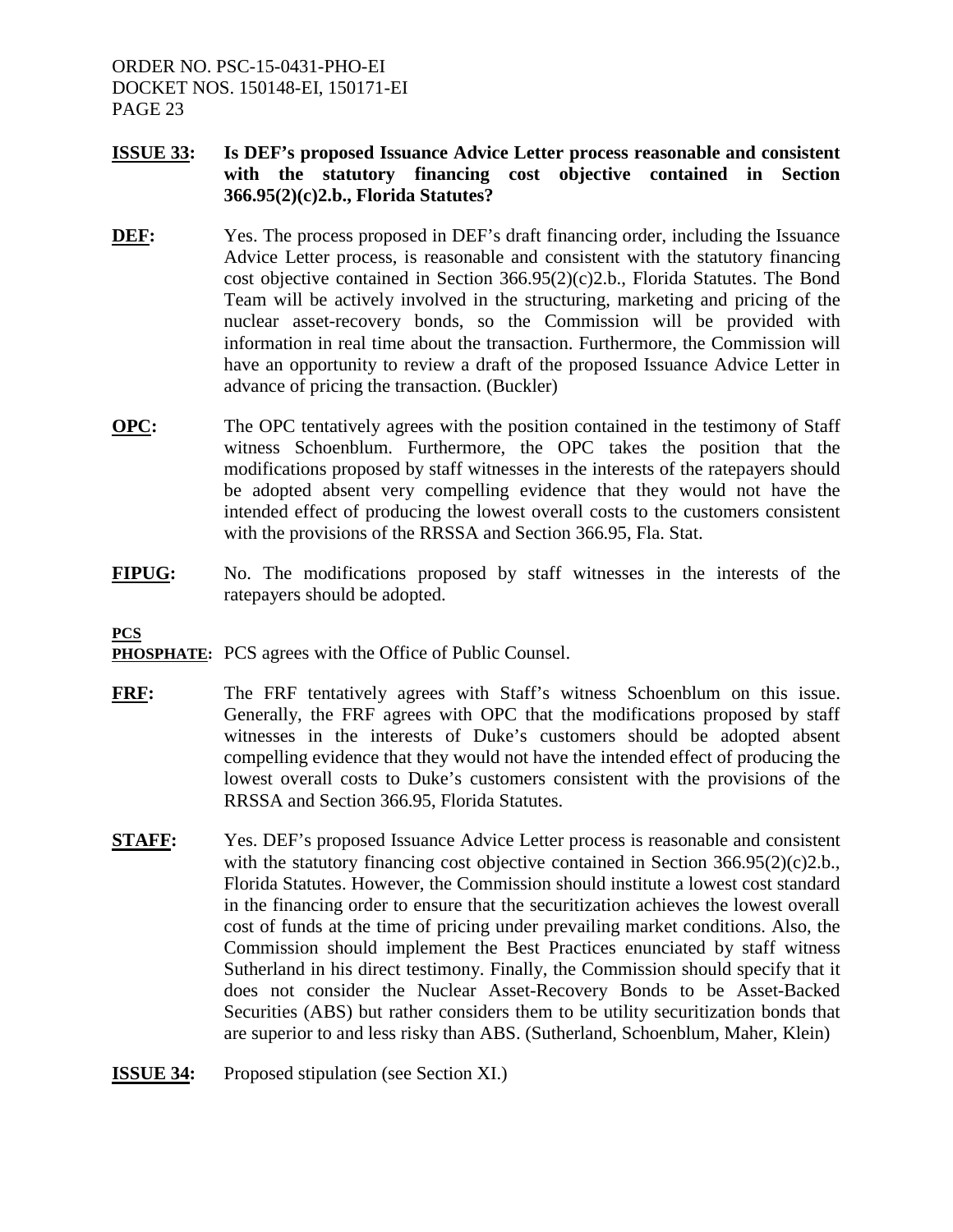- **ISSUE 35: Is DEF's proposed process for determining whether the structure, plan of marketing, expected pricing and financing costs of the nuclear asset-recovery bonds have a significant likelihood of resulting in lower overall costs or would avoid or significantly mitigate rate impacts to customers as compared with the traditional method of financing and recovering nuclear assetrecovery costs reasonable and should it be approved?**
- **DEF:** Yes. DEF's testimony and exhibits support the conclusion that the process for determining whether the structure, plan of marketing, expected pricing and financing costs of the nuclear asset-recovery bonds have a significant likelihood of resulting in lower overall costs or would avoid or significantly mitigate rate impacts to customers as compared with the traditional method of financing and recovering nuclear asset-recovery costs pursuant to Section  $366.95(2)(c)2.b.,$ Florida Statutes, is reasonable and should be approved. (Olivier, Buckler)
- **OPC:** The modifications proposed by staff witnesses in the interests of the ratepayers should be adopted absent very compelling evidence that they would not have the intended effect of producing the lowest overall costs to the customers consistent with the provisions of the RRSSA and Section 366.95, Fla. Stat.
- **FIPUG:** Bonds should be issued expeditiously to avoid interest rate risk; to the extent that DEF's proposed process will not materially delay the issuance of the bonds, it should be pursued. The modifications proposed by staff witnesses in the interests of the ratepayers should be adopted.

- **PHOSPHATE:** PCS agrees with the Office of Public Counsel.
- **FRF:** Generally, the FRF agrees with OPC that the modifications proposed by staff witnesses in the interests of Duke's customers should be adopted absent compelling evidence that they would not have the intended effect of producing the lowest overall costs to Duke's customers consistent with the provisions of the RRSSA and Section 366.95, Florida Statutes.
- **STAFF:** Yes. DEF's proposed process for determining whether the structure, plan of marketing, expected pricing and financing costs of the nuclear asset-recovery bonds have a significant likelihood of resulting in lower overall costs or would avoid or significantly mitigate rate impacts to customers as compared with the traditional method of financing and recovering nuclear asset-recovery costs. However, the Commission should institute a lowest cost standard in the financing order to ensure that the securitization achieves the lowest overall cost of funds at the time of pricing under prevailing market conditions. Also, the Commission should implement the Best Practices enunciated by staff witness Sutherland in his direct testimony. Finally, the Commission should specify that it does not consider the Nuclear Asset-Recovery Bonds to be Asset-Backed Securities (ABS) but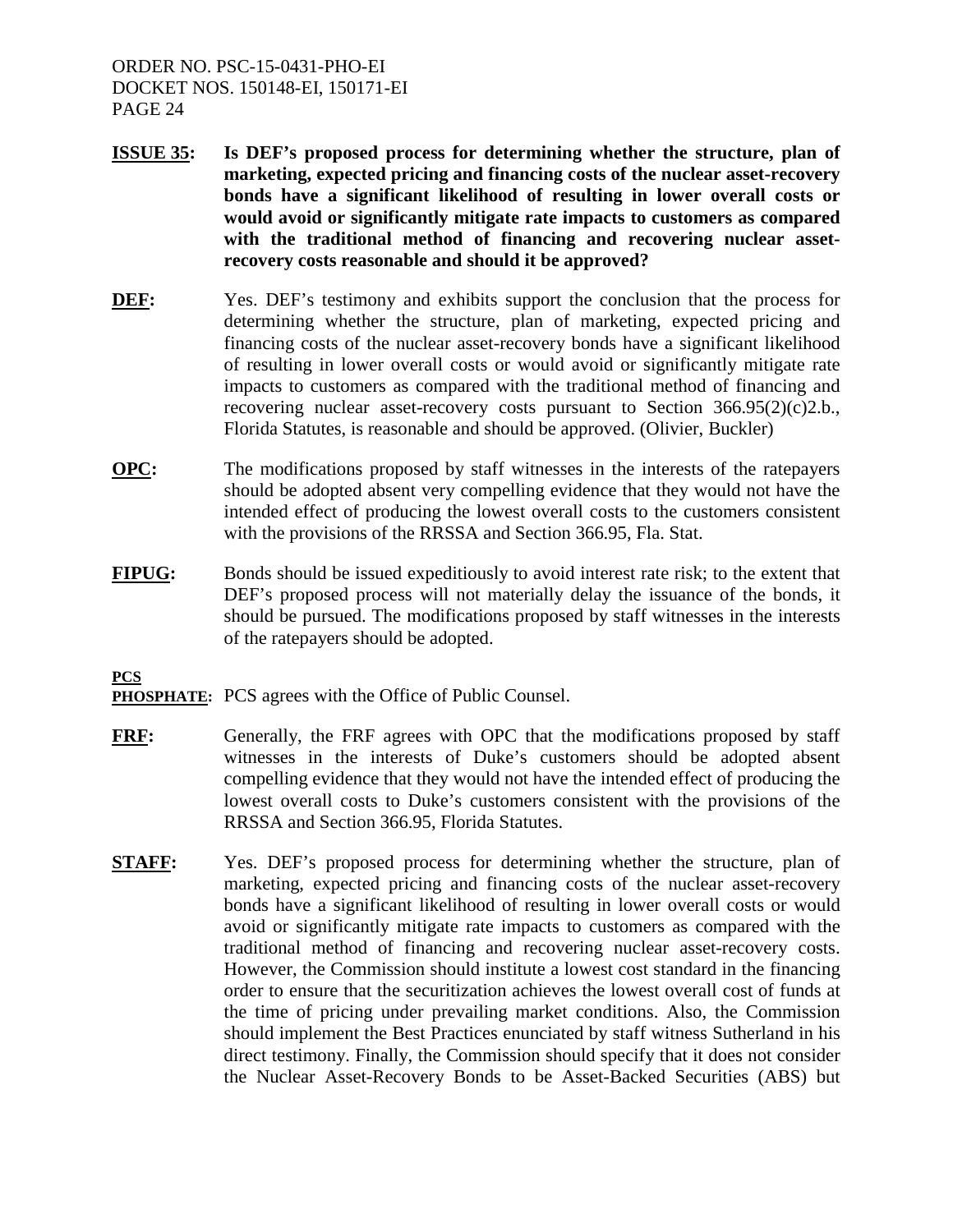> rather considers them to be utility securitization bonds that are superior to and less risky than ABS. (Sutherland, Schoenblum, Maher, Klein)

- **ISSUE 36: Is the degree of flexibility afforded to DEF in establishing the terms and conditions of the nuclear asset-recovery bonds as described in the proposed form of financing order, reasonable and consistent with Section 366.95(2)(c)2.f., Florida Statutes?**
- **DEF:** Yes. (Buckler, Collins)
- **OPC:** The modifications proposed by staff witnesses in the interests of the ratepayers should be adopted absent very compelling evidence that they would not have the intended effect of producing the lowest overall costs to the customers consistent with the provisions of the RRSSA and Section 366.95, Fla. Stat.
- **FIPUG:** The modifications proposed by staff witnesses in the interests of the ratepayers should be adopted.

- **PHOSPHATE:** PCS agrees with the Office of Public Counsel.
- **FRF:** Generally, the FRF agrees with OPC that the modifications proposed by staff witnesses in the interests of Duke's customers should be adopted absent compelling evidence that they would not have the intended effect of producing the lowest overall costs to Duke's customers consistent with the provisions of the RRSSA and Section 366.95, Florida Statutes.
- **STAFF:** Yes. The degree of flexibility afforded to DEF in establishing the terms and conditions of the nuclear asset-recovery bonds as described in the proposed form of financing order is reasonable and consistent with Section 366.95(2)(c)2.f., Florida Statutes. However, DEF and the Commission should work together in a collaborative process to allow for flexibility for the Bond Team to ensure that the lowest overall costs consistent with prevailing market conditions and the terms of the financing order are achieved. (Sutherland)
- **ISSUE 37:** Proposed stipulation (see Section XI.)
- **ISSUE 38:** Proposed stipulation (see Section XI.)
- **ISSUE 39: If the Commission votes to issue a financing order, what post-financing order regulatory oversight is appropriate and how should that oversight be implemented?**
- **DEF:** DEF acknowledged in its testimony that the Commission staff and its financial advisor should be heavily involved in all aspects of the structuring, marketing and pricing of the nuclear asset-recovery bonds, but DEF must retain the authority to make final decisions on matters that subject it to securities law and other litigation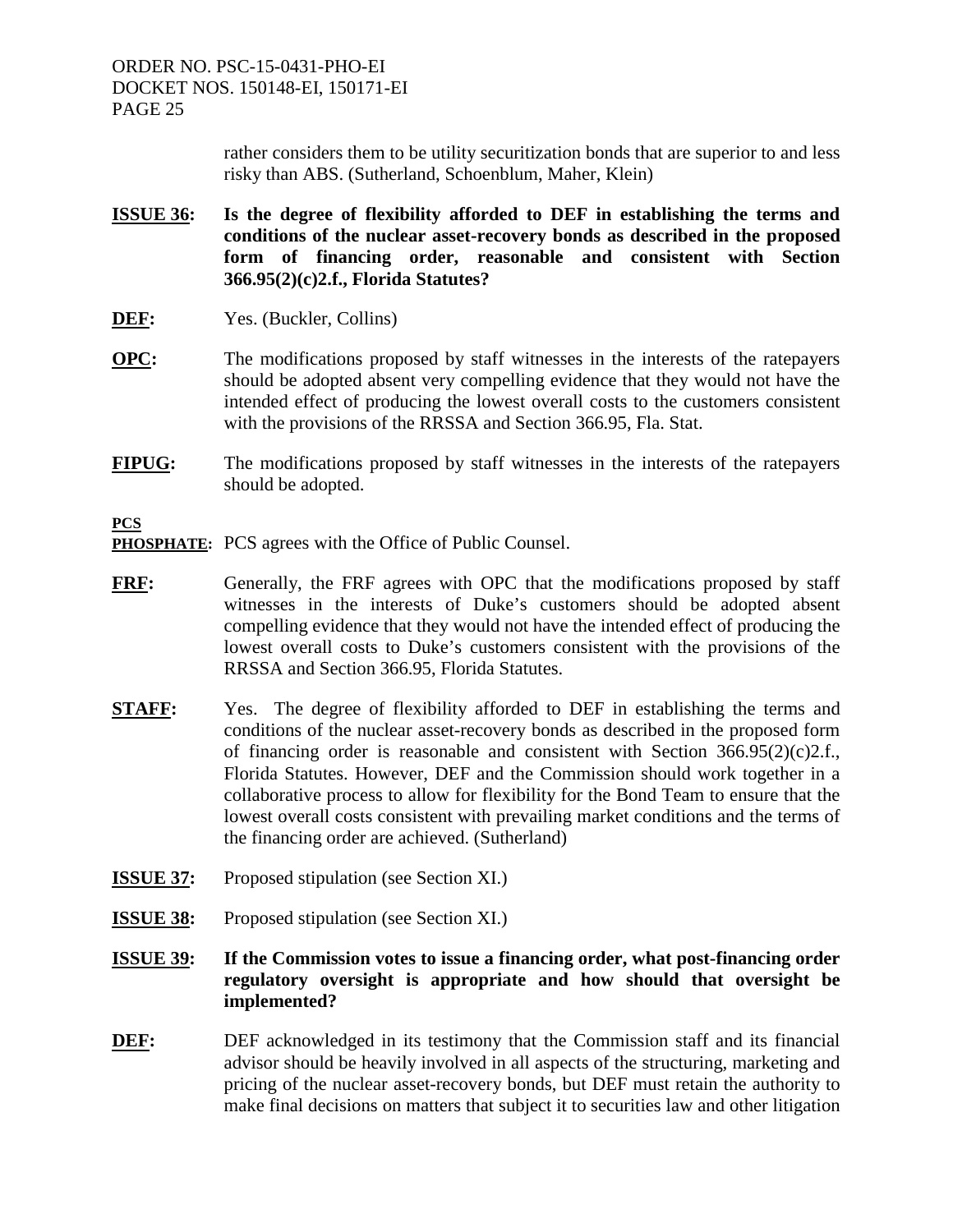> risk. DEF welcomes and encourages all Bond Team members to actively participate in the design of the marketing materials for the transactions as well as in the development and implementation of the marketing and sales plan for the bonds. DEF believes all Bond Team members, excluding DEF's structuring advisor, should also have equal rights on the hiring decisions for the underwriters. In addition the Bond Team's involvement in the structuring, marketing and pricing of the nuclear asset-recovery bonds, the Commission will also be able to fully review the pricing of the bonds through the Issuance Advice Letter process as described in DEF's proposed financing order. (Buckler)

- **OPC:** The modifications proposed by staff witnesses in the interests of the ratepayers should be adopted absent very compelling evidence that they would not have the intended effect of producing the lowest overall costs to the customers consistent with the provisions of the RRSSA and Section 366.95, Fla. Stat.
- **FIPUG:** Oversight to ensure that consumers' financial interests are protected should be pursued. Such review may include, but not be limited to, periodic audits.

**PCS PHOSPHATE:** PCS agrees with the Office of Public Counsel.

- **FRF:** Generally, the FRF agrees with OPC that the modifications proposed by staff witnesses in the interests of Duke's customers should be adopted absent compelling evidence that they would not have the intended effect of producing the lowest overall costs to Duke's customers consistent with the provisions of the RRSSA and Section 366.95, Florida Statutes.
- **STAFF:** The Commission, its staff, its outside counsel, and its financial advisor, along with DEF, its financial advisor, and its outside counsel should work in a collaborative effort to ensure the structuring, marketing, and pricing of the nuclear asset-recovery bonds will result in the lowest cost consistent with prevailing market conditions and the terms of the financing order. (Sutherland, Schoenblum, Maher, Klein)
- **ISSUE 40:** Proposed stipulation (see Section XI.)
- **ISSUE 41:** Proposed stipulation (see Section XI.)
- **ISSUE 42:** Proposed stipulation (see Section XI.)
- **ISSUE 43:** Issue dropped.
- **ISSUE 44:** Proposed stipulation (see Section XI.)
- **ISSUE 45:** Proposed stipulation (see Section XI.)
- **ISSUE 46:** Proposed stipulation (see Section XI.)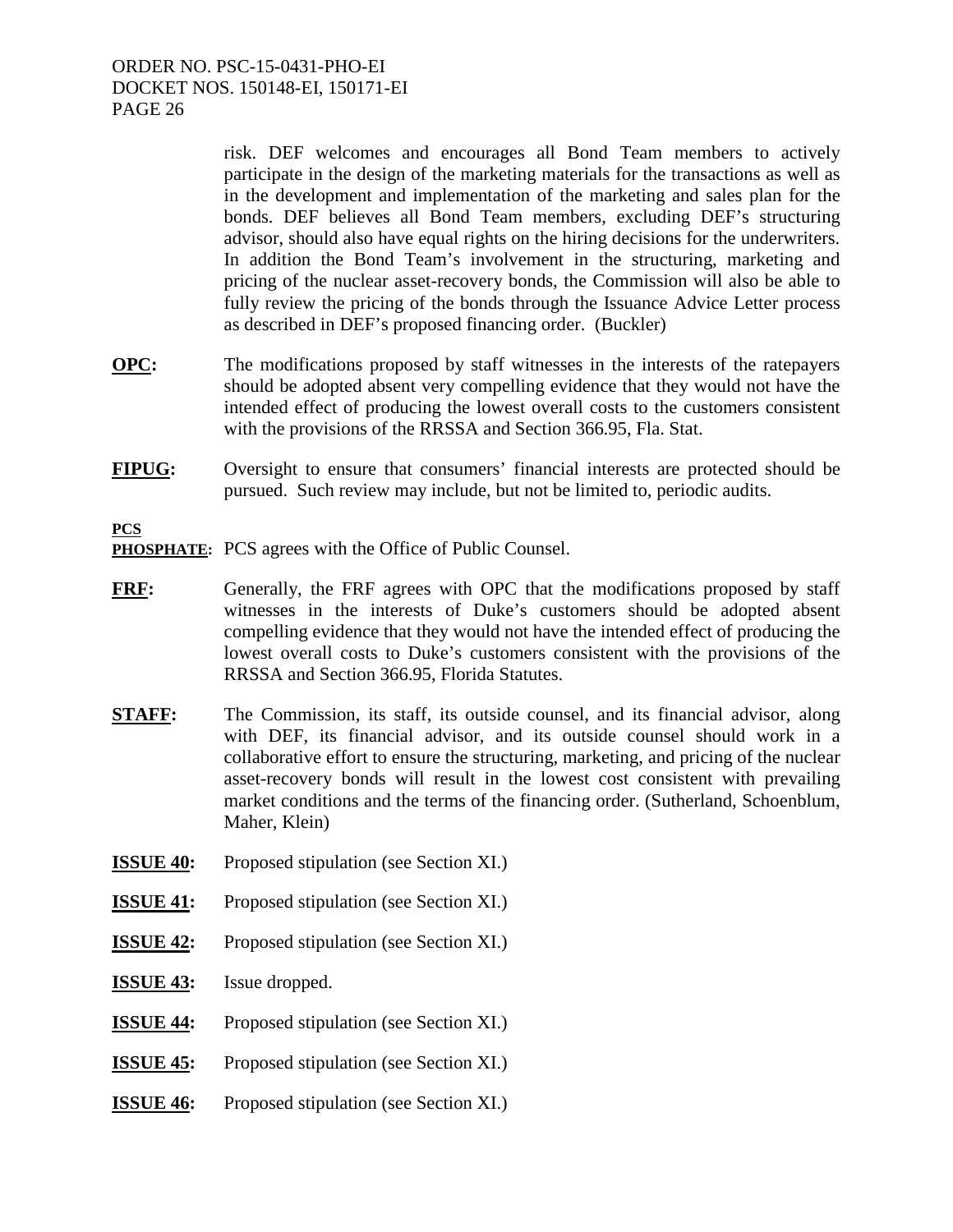- **ISSUE 47:** Proposed stipulation (see Section XI.)
- **ISSUE 48:** Issue dropped.
- **ISSUE 49:** Proposed stipulation (see Section XI.)
- **ISSUE 50:** Proposed stipulation (see Section XI.)
- **ISSUE 51:** Proposed stipulation (see Section XI.)
- **ISSUE 52:** Proposed stipulation (see Section XI.)

# **IX. EXHIBIT LIST**

# **Docket No. 150148-EI**

| Witness            | Proffered<br>$\overline{\text{By}}$ |        | Description                                                             |
|--------------------|-------------------------------------|--------|-------------------------------------------------------------------------|
| <b>Direct</b>      |                                     |        |                                                                         |
| Marcia Olivier     | <b>DEF</b>                          | $MO-1$ | RRSSA with Exhibits 10 and 11                                           |
| Marcia Olivier     | <b>DEF</b>                          | $MO-2$ | RRSSA Exhibit 10 Template Populated                                     |
| Marcia Olivier     | <b>DEF</b>                          | $MO-3$ | RRSSA Exhibit 11 Template Populated                                     |
| Marcia Olivier     | <b>DEF</b>                          | $MO-4$ | <b>Rate Schedules</b>                                                   |
| Marcia Olivier     | <b>DEF</b>                          | $MO-5$ | <b>Estimated Nuclear Fuel Proceeds</b><br>(Confidential)                |
| Marcia Olivier     | <b>DEF</b>                          | $MO-6$ | <b>CCR Nuclear Fuel Illustrative Impact</b><br>(Confidential)           |
| <b>Terry Hobbs</b> | <b>DEF</b>                          | $TH-1$ | Decommissioning transition organization<br>("DTO") organizational chart |
| <b>Terry Hobbs</b> | <b>DEF</b>                          | $TH-2$ | New SAFSTOR organization chart                                          |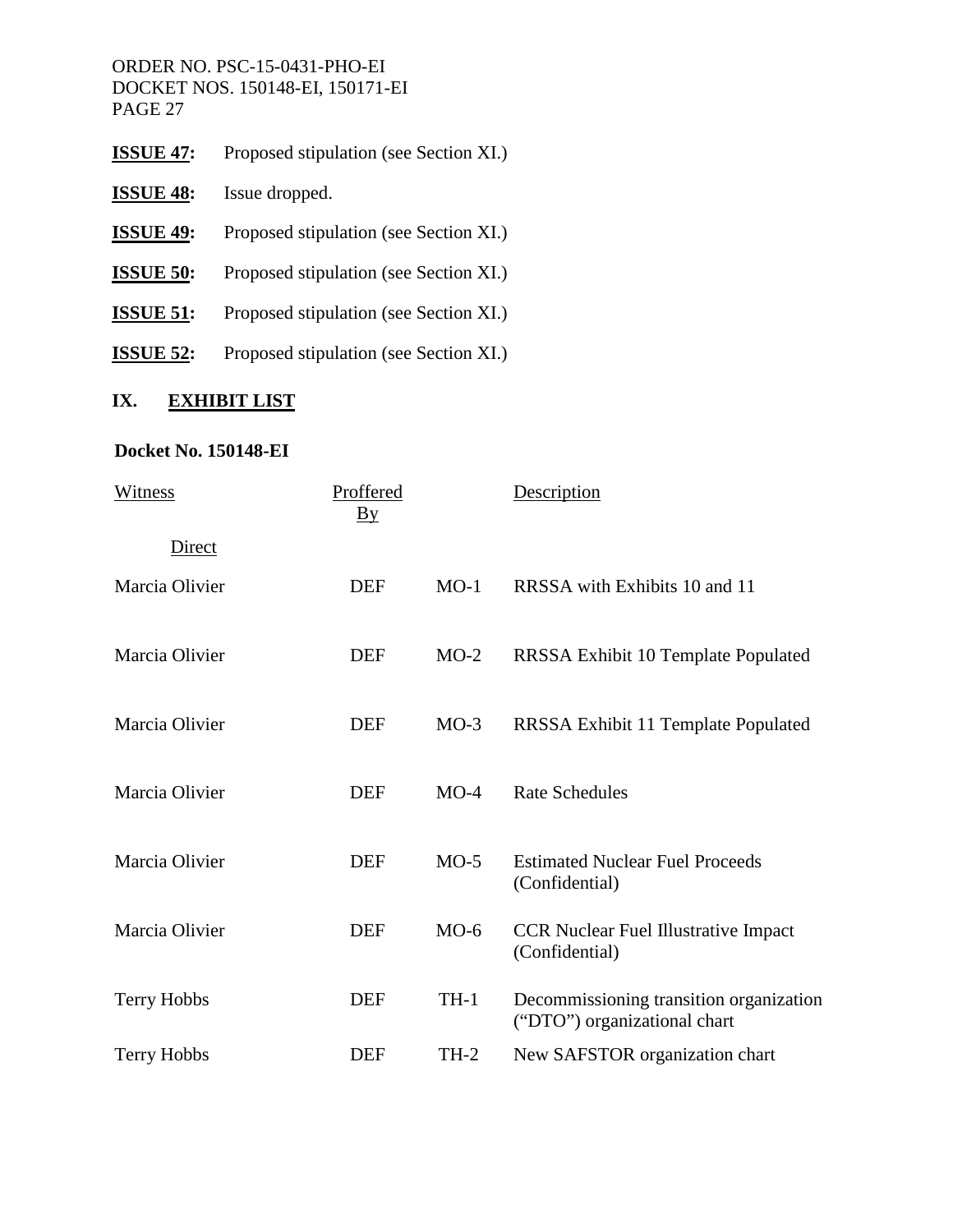# **Docket No. 150148-EI**

| Witness                               | Proffered<br>$\underline{B}y$ |         | Description                                                                                                                    |
|---------------------------------------|-------------------------------|---------|--------------------------------------------------------------------------------------------------------------------------------|
| Terry Hobbs                           | <b>DEF</b>                    | $TH-3$  | A list of the License Amendment Requests<br>("LARs") completed and submitted to the<br><b>NRC</b>                              |
| Terry Hobbs                           | <b>DEF</b>                    | TH-4    | A chart showing staffing reductions since<br>Feb. 2013                                                                         |
| Terry Hobbs                           | <b>DEF</b>                    | $TH-5$  | Exhibit 10 to the RRSSA                                                                                                        |
| Terry Hobbs                           | <b>DEF</b>                    | TH-6    | A list of projects that make up "Other<br>CWIP"                                                                                |
| <b>Mark Teague</b>                    | <b>DEF</b>                    | $MT-1$  | CR3 Administrative Procedure, AI-9010,<br>conduct of CR3 Investment Recovery,<br>Revision 1                                    |
| Mark Teague                           | <b>DEF</b>                    | $MT-2$  | CR3 Investment Recovery Project, Project<br>Execution Plan, Revision 0                                                         |
| <b>Mark Teague</b>                    | <b>DEF</b>                    | $MT-3$  | <b>Investment Recovery Guidance Document</b><br>IRGD-001, Sales Track Guidance and<br><b>Documentation Package Development</b> |
| <b>Mark Teague</b>                    | <b>DEF</b>                    | $MT-4$  | Integrated Change Form for the retention<br>of an auction company used to sell CR3<br>plant assets (Confidential)              |
| Donna Ramas                           | <b>OPC</b>                    | DMR-1   | <b>Qualifications of Donna Ramas</b>                                                                                           |
| Donna Ramas                           | <b>OPC</b>                    | DMR-2   | <b>Adjustments to CR3 Regulatory Assets</b>                                                                                    |
| Ronald A. Mavrides                    | Staff                         | $RAM-1$ | Auditor's Report – Review of CR3<br><b>Regulatory Asset</b>                                                                    |
| William Coston & Jerry<br>Hallenstein | Staff                         | $CH-1$  | Review of Project Management Internal<br>Controls                                                                              |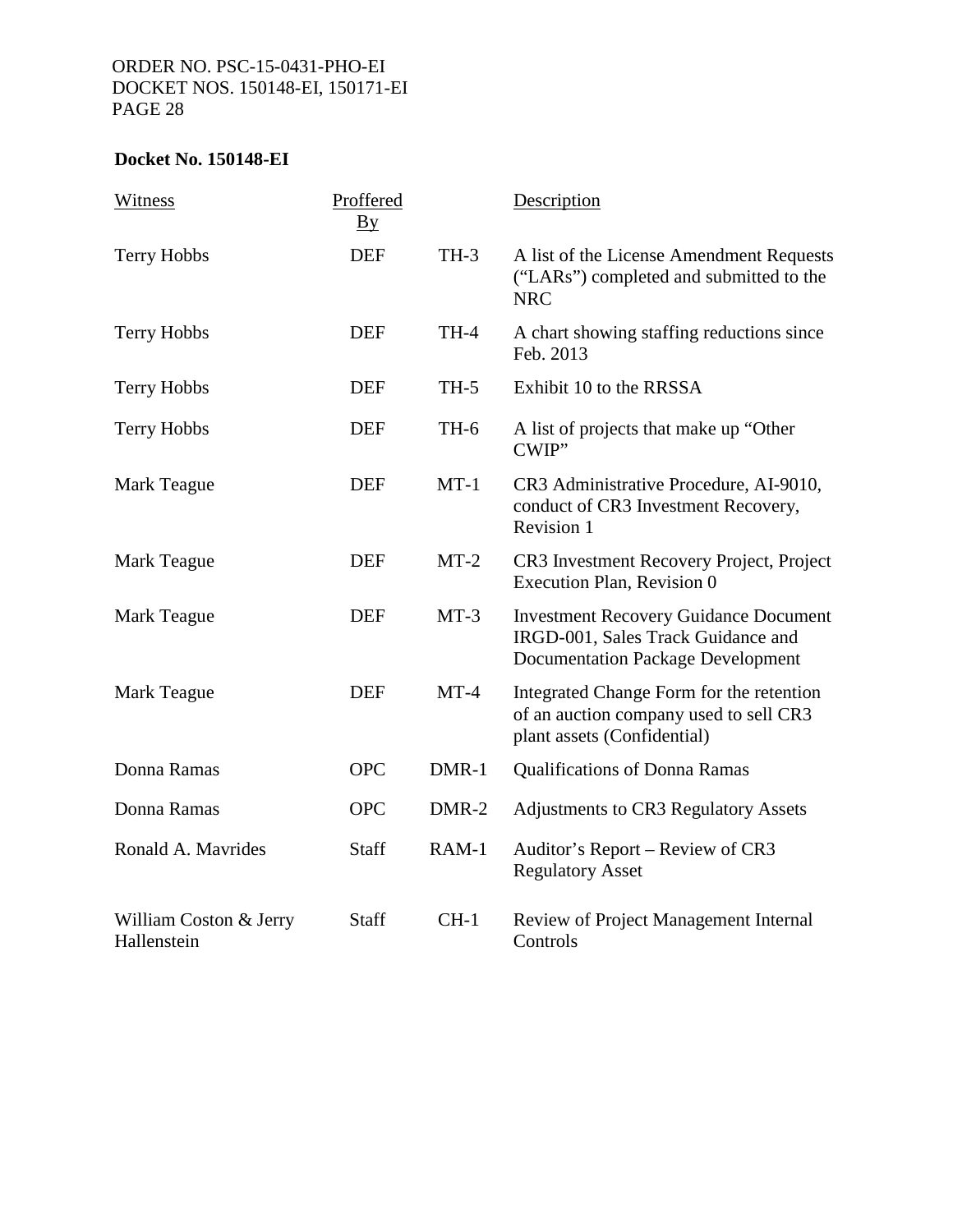| Witness                            | Proffered<br>$\underline{By}$ |         | Description                                                                                          |
|------------------------------------|-------------------------------|---------|------------------------------------------------------------------------------------------------------|
| Direct                             |                               |         |                                                                                                      |
| Bryan Buckler                      | <b>DEF</b>                    | $BB-1$  | Estimated up-front bond issuance and<br>ongoing financing costs for nuclear asset-<br>recovery bonds |
| Bryan Buckler & Patrick<br>Collins | <b>DEF</b>                    | $BB-2a$ | Form of Nuclear Asset-Recovery Property<br>Purchase and Sale Agreement                               |
| Bryan Buckler & Patrick<br>Collins | <b>DEF</b>                    | $BB-2b$ | Form of Nuclear Asset-Recovery Property<br><b>Servicing Agreement</b>                                |
| Bryan Buckler & Patrick<br>Collins | <b>DEF</b>                    | $BB-2c$ | Form of Indenture                                                                                    |
| Bryan Buckler & Patrick<br>Collins | <b>DEF</b>                    | $BB-2d$ | Form of Administration Agreement                                                                     |
| Bryan Buckler & Patrick<br>Collins | <b>DEF</b>                    | $BB-2e$ | Form of Amended and Restated LLC<br>Agreement                                                        |
| <b>Michael Covington</b>           | <b>DEF</b>                    | $MC-1$  | Nuclear Asset-Recovery Charge True-Up<br><b>Mechanism Form</b>                                       |
| Michael Covington                  | DEF                           | $MC-2$  | <b>Accounting Entries to Record Nuclear</b><br><b>Asset-Recovery Financing</b>                       |
| Marcia Olivier                     | <b>DEF</b>                    | $MO-1A$ | Proposed Nuclear Asset-Recovery Charge<br>by Rate Class                                              |
| Marcia Olivier                     | <b>DEF</b>                    | $MO-2A$ | CR3 Regulatory Asset Annual Revenue<br>Requirement – Traditional Recovery<br>Method                  |
| Marcia Olivier                     | <b>DEF</b>                    | $MO-2B$ | CR3 Regulatory Asset Annual Revenue<br>Requirement – Nuclear-Asset Recovery<br><b>Charge Method</b>  |
| Marcia Olivier                     | <b>DEF</b>                    | $MO-3A$ | <b>Traditional Recovery Method Base Rate</b><br>Increase by Rate Schedule                            |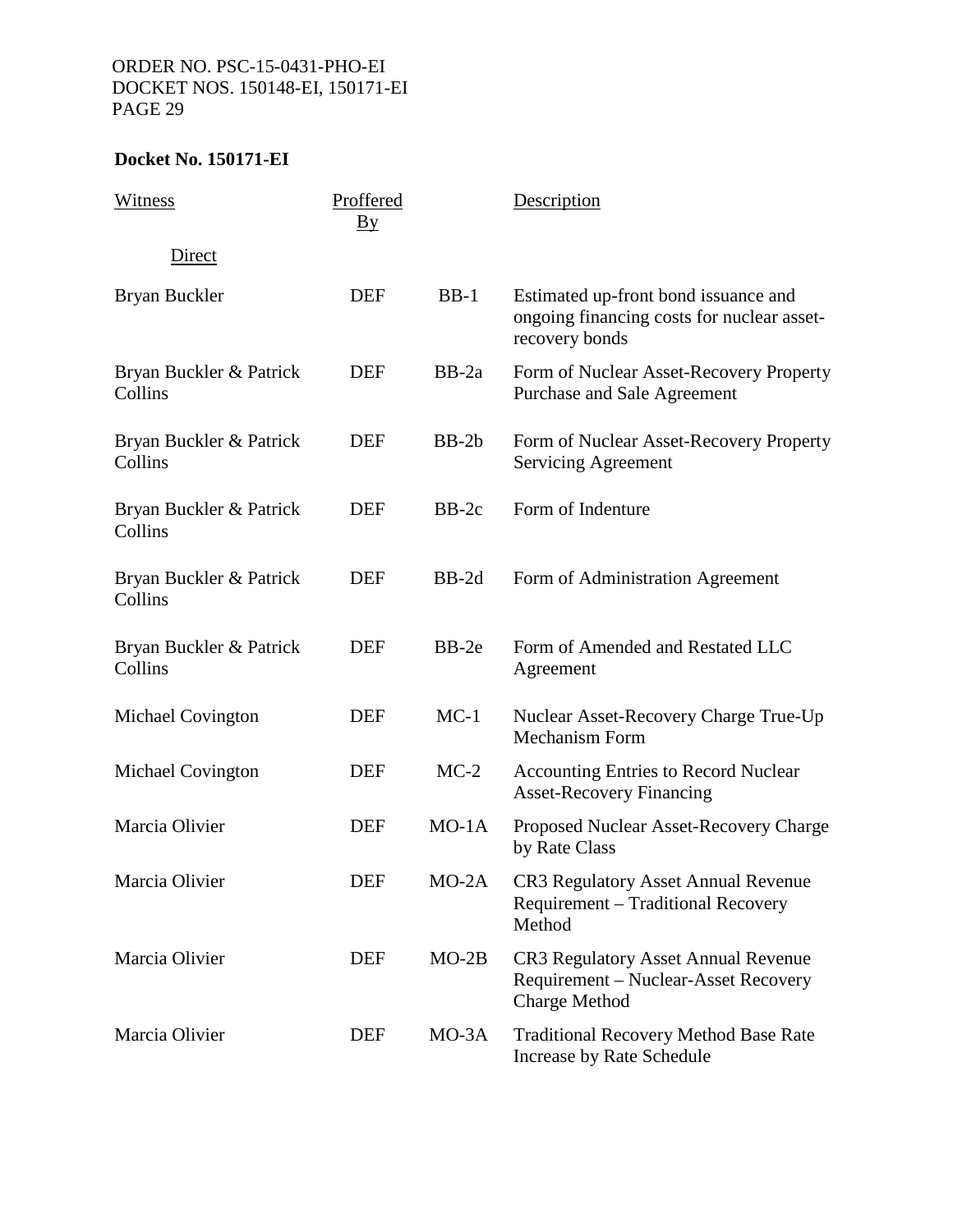| Witness                | Proffered<br>$\underline{B} \underline{v}$ |         | Description                                                                                                                                    |
|------------------------|--------------------------------------------|---------|------------------------------------------------------------------------------------------------------------------------------------------------|
| Marcia Olivier         | <b>DEF</b>                                 | $MO-4A$ | <b>Comparison between Proposed Nuclear</b><br>Asset-Recovery Charge and Traditional<br>Recovery Method by Rate Schedule                        |
| Marcia Olivier         | <b>DEF</b>                                 | $MO-5A$ | <b>Sample Bill Calculations</b>                                                                                                                |
| Marcia Olivier         | <b>DEF</b>                                 | $MO-6A$ | <b>Proposed Tariff Sheets</b>                                                                                                                  |
| <b>Patrick Collins</b> | <b>DEF</b>                                 | $PC-1$  | Preliminary bond structure and associated<br>cashflows                                                                                         |
| <b>Patrick Collins</b> | <b>DEF</b>                                 | $PC-2$  | A list of completed utility securitizations<br>since 1997                                                                                      |
| Brian A. Maher         | Staff                                      | BAM-1   | Speech by SEC Staff: Fiduciary Duty:<br><b>Return to First Principles</b>                                                                      |
| Brian A. Maher         | Staff                                      | BAM-2   | <b>SIFMA Definition of Fiduciary</b><br>Relationship                                                                                           |
| Brian A. Maher         | Staff                                      | BAM-3   | Form of Underwriting Agreement                                                                                                                 |
| Brian A. Maher         | Staff                                      | BAM-4   | <b>Saber Partners Survey</b>                                                                                                                   |
| Brian A. Maher         | <b>Staff</b>                               | BAM-5   | <b>Excerpts from Registration Statements</b>                                                                                                   |
| Brian A. Maher         | <b>Staff</b>                               | BAM-6   | Credit risk disclosure transmittal from<br>Hunton & Williams and Thelen Reid and<br>Priest, counsel to Oncor, to Saber Partners,<br><b>LLC</b> |
| Rebecca Klein          | Staff                                      | $RK-1$  | <b>Texas Issuance Advice Letters</b>                                                                                                           |
| Hyman Schoenblum       | Staff                                      | $HS-1$  | Citigroup Study 2003                                                                                                                           |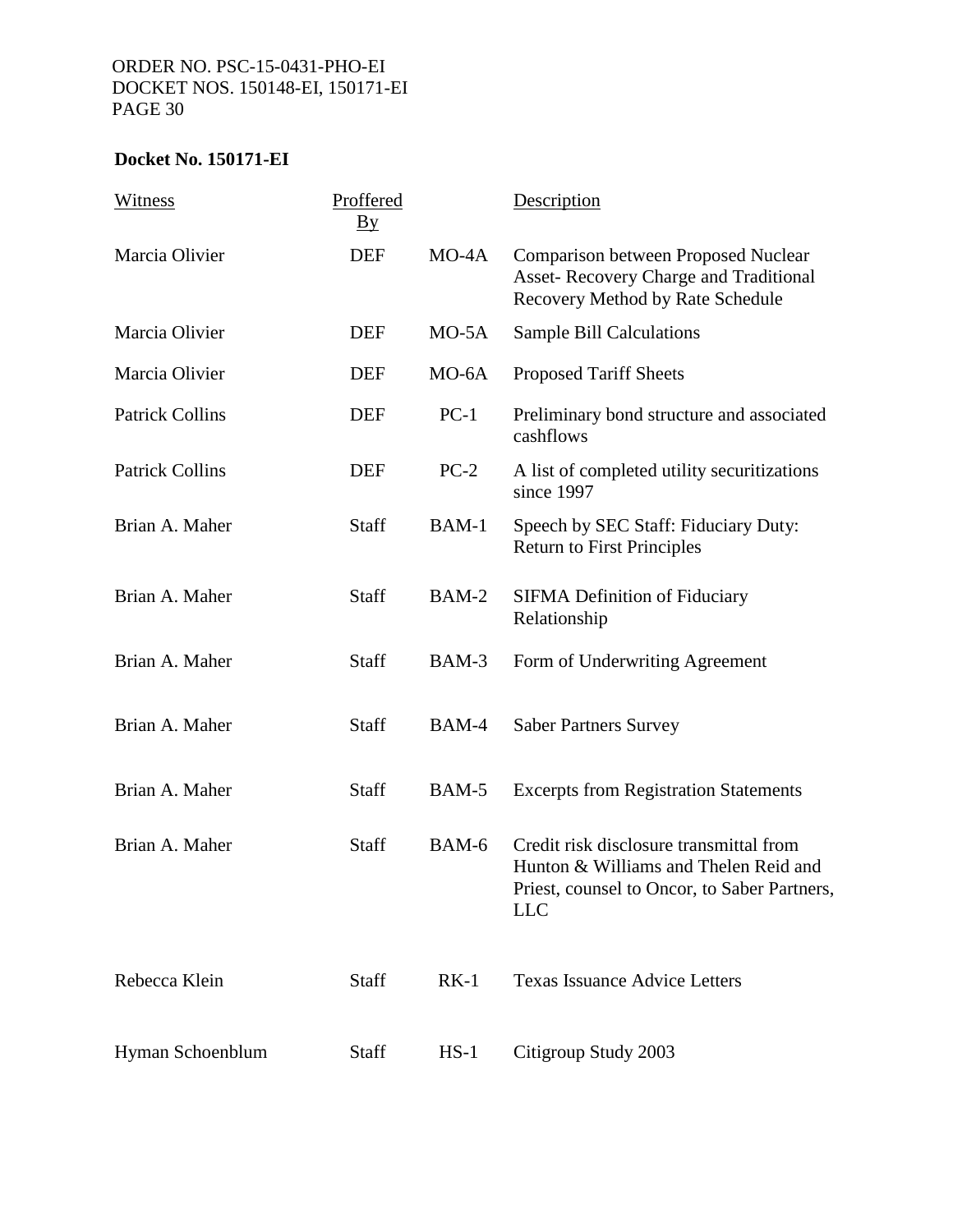| Witness          | Proffered<br>$\mathbf{B}\mathbf{y}$ |             | Description                                                      |
|------------------|-------------------------------------|-------------|------------------------------------------------------------------|
| Hyman Schoenblum | <b>Staff</b>                        | $HS-2$      | Wisconsin Study of Saber                                         |
| Paul Sutherland  | Staff                               | $PS-1$      | Glossary                                                         |
| Paul Sutherland  | Staff                               | $PS-1a$     | Securitized Utility Property Not A<br><b>Financial Asset</b>     |
| Paul Sutherland  | Staff                               | $PS-1b$     | <b>Accountants Handbook</b>                                      |
| Paul Sutherland  | Staff                               | $PS-1c$     | <b>FASB ASC</b>                                                  |
| Paul Sutherland  | Staff                               | $PS-2$      | <b>Organization Chart</b>                                        |
| Paul Sutherland  | Staff                               | $PS-3$      | New Issue Pricing Spreads, 4-6 Year<br>Average Life              |
| Paul Sutherland  | Staff                               | $PS-4$      | New Issue Pricing Spreads, 9-10 Year<br>Average Life             |
| Paul Sutherland  | <b>Staff</b>                        | $PS-5$      | Excerpt from Independent Advisor Report                          |
| Paul Sutherland  | <b>Staff</b>                        | $PS-5a$     | Merrill Lynch E-Mail                                             |
| Paul Sutherland  | Staff                               | $PS-6$      | AAA Utility Securitization Spreads to<br><b>AAA</b> Credit Cards |
| Paul Sutherland  | Staff                               | PS-6a       | <b>Wells Fargo Research Report</b>                               |
| Paul Sutherland  | Staff                               | $PS-7$      | Centerpoint 1/11/2012 Securitization                             |
| Paul Sutherland  | Staff                               | <b>PS-9</b> | <b>CEHE Securitization</b>                                       |
| Paul Sutherland  | Staff                               | $PS-10$     | <b>AAA Rated Comparable Pricing</b>                              |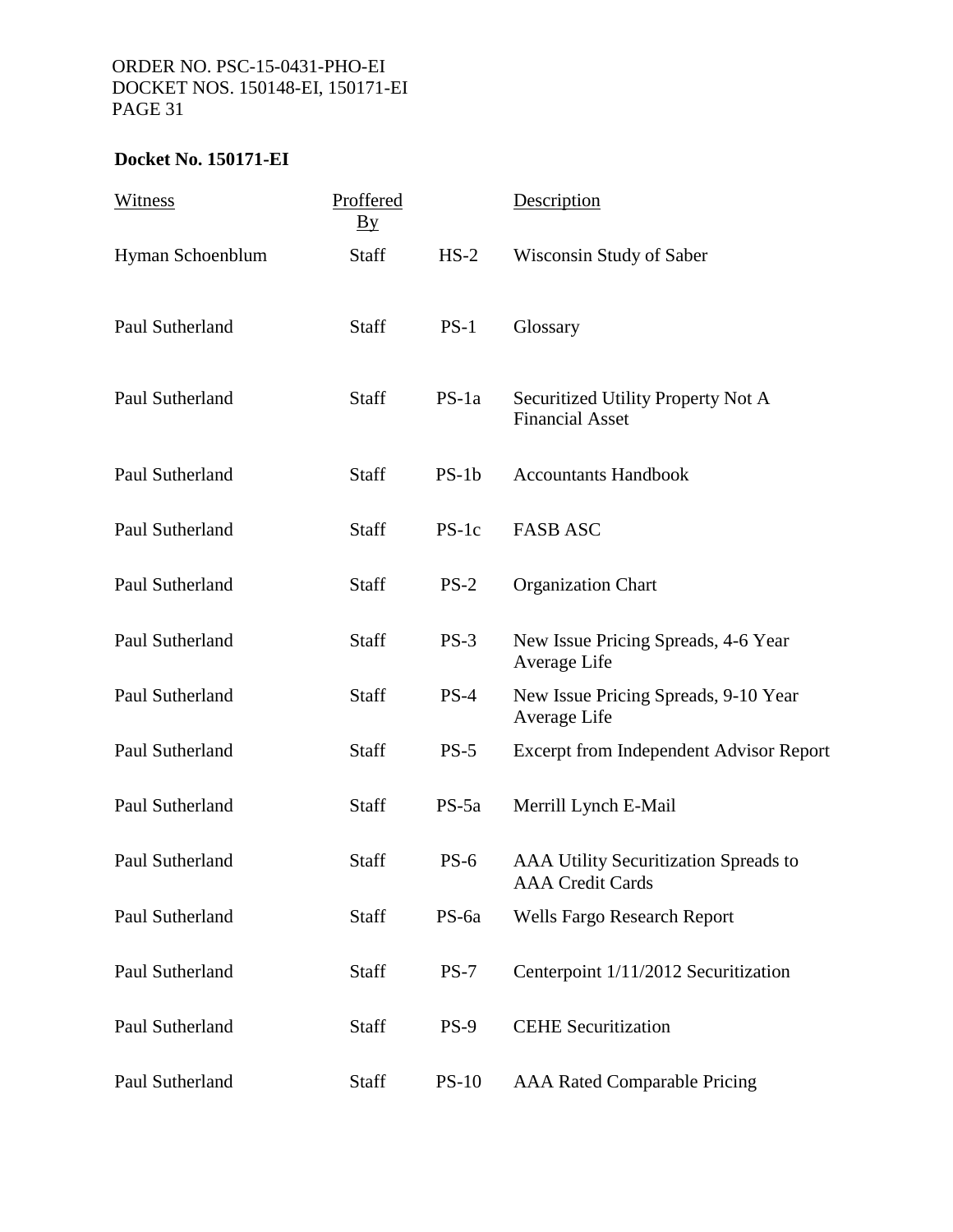| Witness         | Proffered<br>$\underline{By}$ |              | Description                                                                  |
|-----------------|-------------------------------|--------------|------------------------------------------------------------------------------|
| Paul Sutherland | <b>Staff</b>                  | $PS-11$      | Saber Partners Report – Analysis of Ohio<br>Power Pricing                    |
| Paul Sutherland | <b>Staff</b>                  | $PS-12$      | Servicer Set-Up Costs                                                        |
| Paul Sutherland | Staff                         | $PS-13$      | Utility Securitization Spreads to Credit<br>Cards                            |
| Paul Sutherland | <b>Staff</b>                  | <b>PS-14</b> | <b>Investment Dealers Digest Article</b>                                     |
| Paul Sutherland | <b>Staff</b>                  | $PS-15$      | <b>Orders Crediting Costs Above Incremental</b><br><b>Costs to Ratepayer</b> |
| Paul Sutherland | <b>Staff</b>                  | $PS-15a$     | Article Re: LA Public Facilities Authority                                   |
| Paul Sutherland | Staff                         | $PS-16$      | <b>Ordering Paragraphs</b>                                                   |
| Paul Sutherland | Staff                         | $PS-17$      | <b>Investor Participation Profile</b>                                        |
| Paul Sutherland | Staff                         | $PS-17a$     | S&P Ratings Digest of July 8, 2009                                           |
| Paul Sutherland | Staff                         | <b>PS-18</b> | Principal Amount of Utility Securitization<br>Financing Issued by Year       |
| Paul Sutherland | <b>Staff</b>                  | $PS-19$      | 10-Year AAA Stranded Assets Spreads -<br>Citigroup vs. J.P. Morgan           |
| Paul Sutherland | Staff                         | $PS-19a$     | <b>AEP Sidley MS Email</b>                                                   |
| Paul Sutherland | Staff                         | $PS-20$      | <b>Utility Securitization Transactions</b>                                   |
| <b>Rebuttal</b> |                               |              |                                                                              |
| Bryan Buckler   | <b>DEF</b>                    | $BB-3$       | <b>Excerpt of Ohio Power Company</b><br><b>Financing Order</b>               |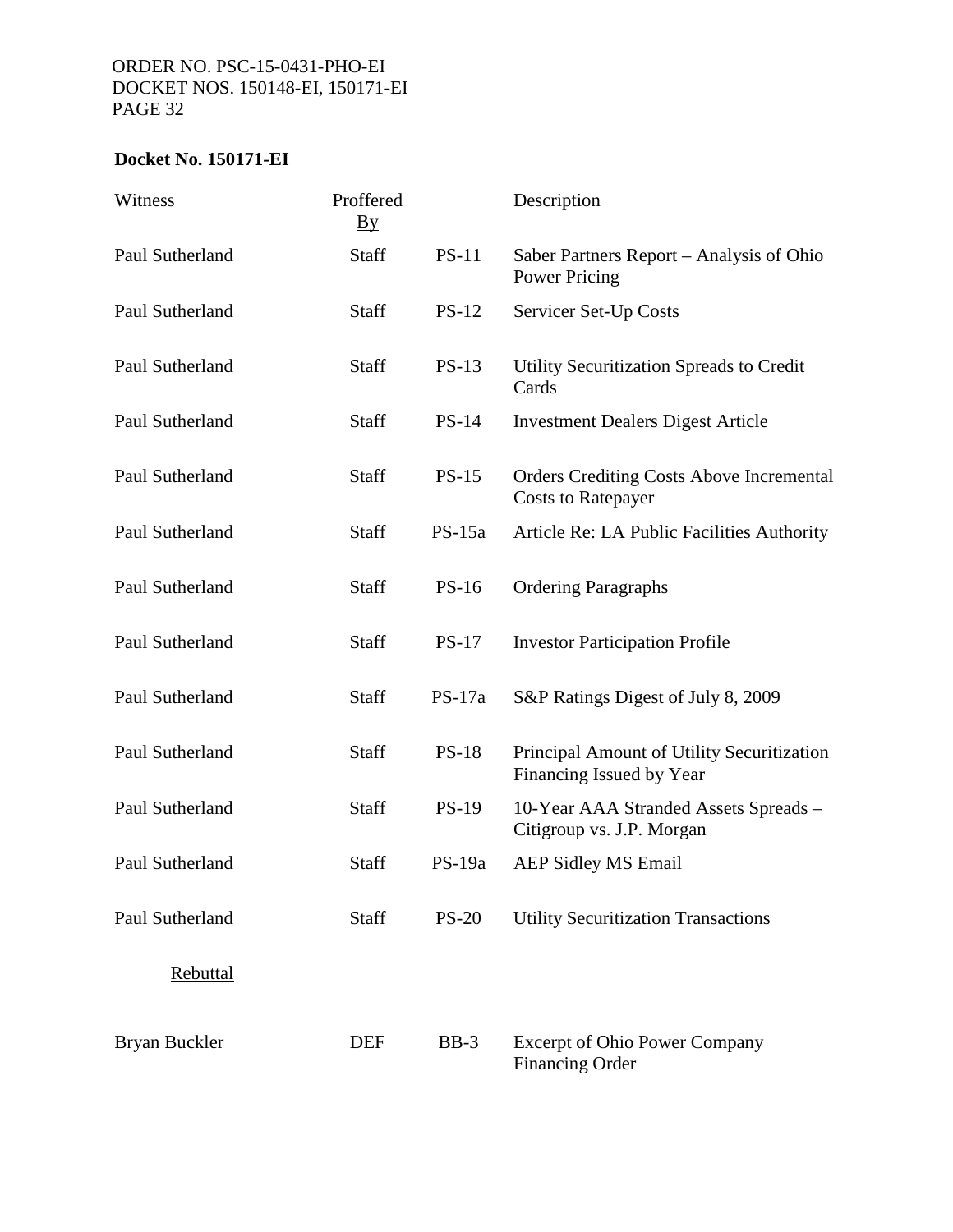#### **Docket No. 150171-EI**

| Witness                | Proffered<br>$\underline{By}$ |        | Description                                                                                            |
|------------------------|-------------------------------|--------|--------------------------------------------------------------------------------------------------------|
| Bryan Buckler          | <b>DEF</b>                    | $BB-4$ | Section $4928.232(D)(2)$ of the Ohio statute                                                           |
| Bryan Buckler          | <b>DEF</b>                    | $BB-5$ | <b>Ohio Power Company Issuance Advice</b><br>Letter                                                    |
| Bryan Buckler          | <b>DEF</b>                    | $BB-6$ | Utility's securitization process withdrawal<br>letter to the Public Service Commission of<br>Wisconsin |
| Bryan Buckler          | <b>DEF</b>                    | $BB-7$ | Composite exhibit of interrogatory<br>responses                                                        |
| <b>Patrick Collins</b> | <b>DEF</b>                    | $PC-3$ | Composite exhibit of interrogatory<br>responses                                                        |

 Parties and Staff reserve the right to identify additional exhibits for the purpose of crossexamination.

#### **X. APPROVED STIPULATIONS**

The following stipulations were approved at the September 15, 2015 agenda conference:

- **ISSUE 1:** DEF has provided adequate internal controls and management oversight of its CR3 investment recovery procedure and plan. Please note that DEF and Staff are in agreement for Issue 1. The Intervenors take "No Position" on this issue. DEF stipulates to the entry of Staff's witnesses' testimony (regarding the CR3 Regulatory Asset) and exhibits and further agrees to Staff's CR3 Regulatory Asset witnesses' excusal from the October hearing.
- **ISSUE 2:** DEF minimized the current and future costs of the CR3 Regulatory Asset and used reasonable and prudent efforts to curtail avoidable costs or to sell or otherwise salvage assets that would otherwise be included in the CR3 Regulatory Asset, as required by the Revised and Restated Stipulation and Settlement Agreement (RRSSA). DEF fully complied with its obligations under the RRSSA.
- **ISSUE 3:** Recovery of the carrying cost through the fuel clause pursuant to Paragraph 7.a. of the RRSSA should terminate with the last billing cycle for December 2015. DEF will not implement the \$1.50 per megawatt hour rate increase for 2016.
- **ISSUE 4:** DEF has properly categorized and recorded costs associated with the CR3 Regulatory Asset as contemplated by the RRSSA.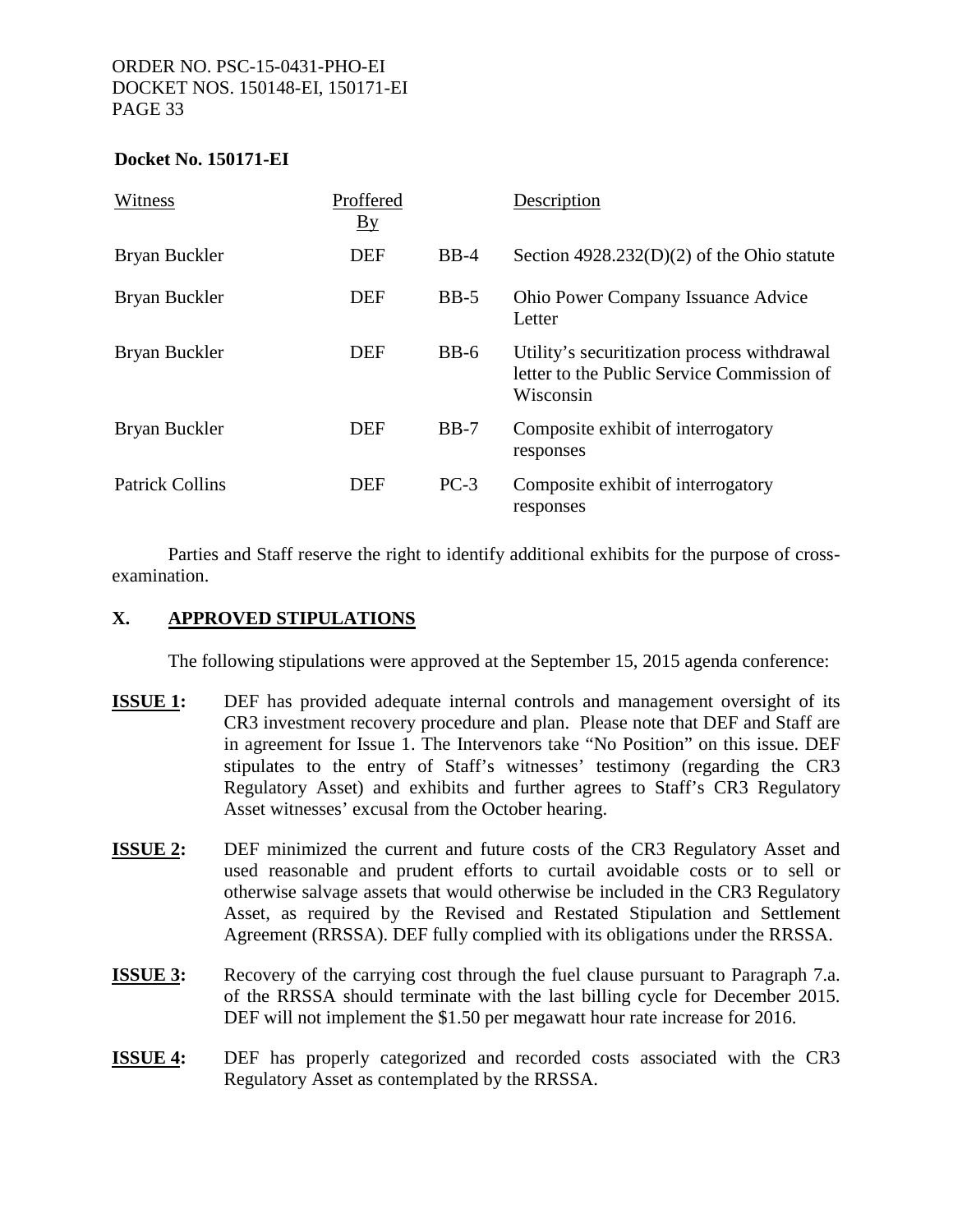- **ISSUE 5:** DEF appropriately applied the accelerated recovery of the carrying charge collected through the Fuel Adjustment Clause to the CR3 Regulatory Asset.
- **ISSUE 6:** The appropriate projected amount of the CR3 Regulatory Asset at December 31, 2015 is \$1,283,012,000. This amount reflects the original amount projected in DEF's petition of \$1,298,012,000 reduced by the adjustment of \$15 million referenced in the parties' stipulation.
- **ISSUE 7:** DEF has calculated the annual revenue requirement for the CR3 Regulatory Asset consistent with the requirements of the RRSSA.
- **ISSUE 8:** The appropriate amortization period to amortize the CR3 Regulatory Asset is 240 months consistent with the RRSSA. The appropriate annual revenue requirement is  $$168,331,000$  calculated on Exhibit  $_{\odot}$  (MO-2) as revised on 8/31/15 and attached to the approved stipulation.
- **ISSUE 9:** DEF should be allowed to recover through the capacity cost recovery clause the return on the future nuclear fuel proceeds until they are received and recover the difference between the actual amounts received and the amount credited to the CR3 Regulatory Asset in the December 31, 2015 balance. The pretax rate of return should be 8.12% consistent with the RRSSA Exhibit 10, line 20.
- **ISSUE 10:** DEF has calculated the base rate increase consistent with the requirements of the RRSSA. The base rate increase including the \$15 million stipulated reduction is calculated to be .496 cents/kWh as shown in Exhibit  $\qquad (MO-4)$  as revised on August 31, 2015 and attached to the approved stipulation.
- **ISSUE 11:** If the Commission does not issue a financing order pursuant to DEF's Petition, the projected amounts included in the CR3 Regulatory Asset should be trued-up. DEF will do the true-up consistent with the RRSSA.
- **ISSUE 12:** If the Commission does not issue a financing order pursuant to DEF's Petition, the proposed uniform percentage rate increase to the demand and energy charges by customer rate schedule is that provided in Exhibit (MO-4) as revised on August 31, 2015 and attached to the approved stipulation.
- **ISSUE 13:** If the Commission does not issue a financing order pursuant to DEF's Petition, the effective date of the requested base rate increase should be six months after the Commission's vote rejecting the financing order.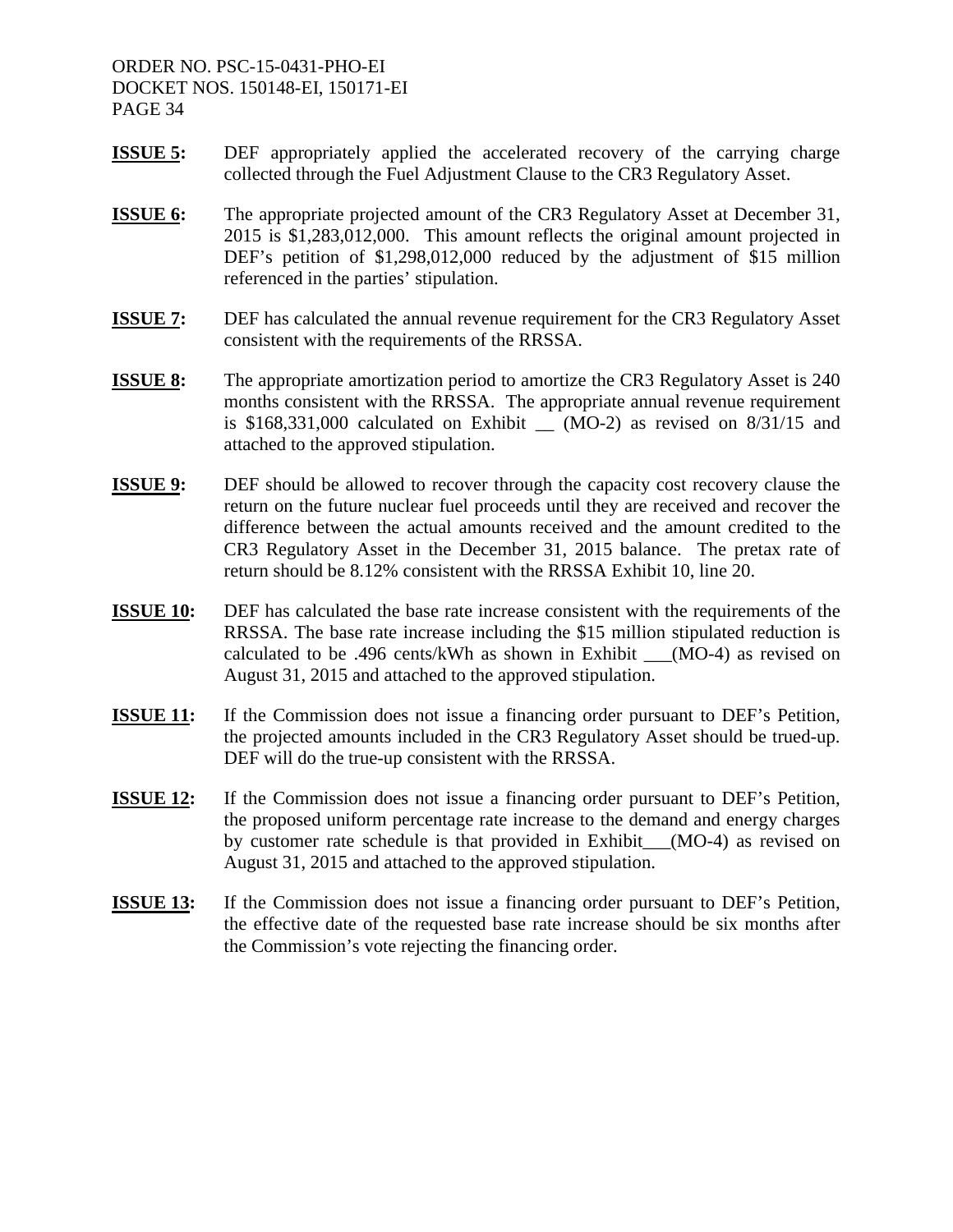#### **XI. PROPOSED STIPULATIONS3**

- **ISSUE 14:** The cost amounts contained in DEF's CR3 Regulatory Asset meet the definition of "nuclear asset-recovery costs" pursuant to Section 366.95(1)(k), Florida Statutes.
- **ISSUE 15:** The types of ongoing financing costs identified in DEF's Petition qualify as "financing costs" pursuant to Section 366.95(1)(e), Florida Statutes.
- **ISSUE 16:** DEF has demonstrated that securitization has a significant likelihood of resulting in lower overall costs or would avoid or significantly mitigate rate impacts compared to the traditional method of cost recovery pursuant to Section 366.95(2)(a)6., Florida Statutes.
- **ISSUE 17:** The amounts that should be authorized for DEF to recover through securitization must meet the criteria set forth in Section 366.95, Florida Statutes. By the nature of this proceeding, that amount will not be known with precision until the bonds are issued. The principal amount of the nuclear asset-recovery bonds should be \$1,283,012,000, representing the projected December 31, 2015 balance of the CR3 Regulatory Asset, subject to true-up to the actual December 31, 2015 balance, plus carrying charges beyond 2015 until the date of the bond issuance, plus upfront financing costs.
- **ISSUE 18:** No adjustment is necessary for the deferred tax liability. However, consistent with paragraph 5(j) of the RRSSA, the deferred tax liability will be excluded for earnings surveillance purposes.
- **ISSUE 19:** DEF should be required to indemnify customers to the extent customers incur losses associated with higher servicing fees payable to a substitute servicer, or with higher administration fees payable to a substitute administrator, as a result of DEF's termination for cause attributable to its own actions.
- **ISSUE 29:** All legal opinions should be reviewed by the Bond Team. All legal opinions associated with the Nuclear Asset-Recovery Bonds should be submitted to the Commission automatically without requiring the Commission to specifically request the documents.
- **ISSUE 30:** All transaction documents and subsequent amendments should be reviewed and approved by the Bond Team before becoming operative.
- **ISSUE 34:** The Standard True-up Letter should be approved in substantially the form proposed by DEF.

 $\overline{a}$ 

 $3$  FIPUG takes no position on the proposed stipulations included in Section XI.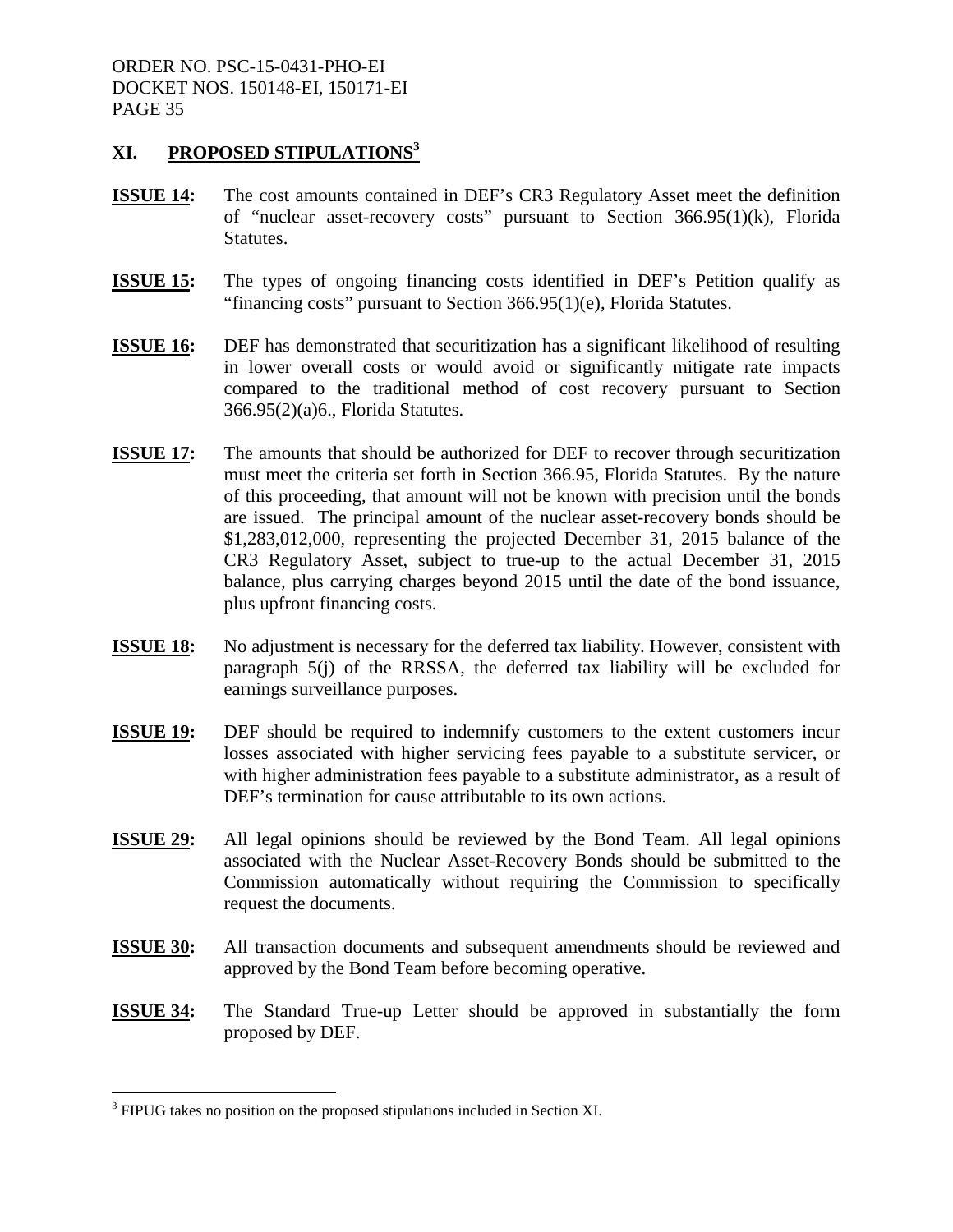- **ISSUE 37:** The Commission, its staff, its outside counsel, and its financial advisor, along with DEF, its financial advisor, and its outside counsel should be represented on the Bond Team.
- **ISSUE 38:** The financing order, including findings of fact and conclusions of law, proposed by DEF should be revised to reflect the Commission's resolution of all issues in this proceeding.
- **ISSUE 40:** The energy sales forecasts used to develop the bond amortization schedules and the recovery mechanism are appropriate.
- **ISSUE 41:** In accordance with Section 366.95(2)(c)2.g., Florida Statutes, DEF should allocate the nuclear asset-recovery costs recoverable under the nuclear assetrecovery charge consistent with the allocation methodology adopted in the RRSSA approved on November 12, 2013 in Order No. PSC-13-0598-FOF-EI. That approved allocation methodology for DEF is the 12CP and 1/13 AD. Spelled out, that means twelve-thirteenths of the revenue requirement is allocated based on 12 monthly coincident peaks (or demand) and one-thirteenth is allocated based on average demand (or energy).
- **ISSUE 42:** If the Commission approves recovery of any nuclear asset-recovery related costs through securitization, the appropriate recovery period for the Nuclear Asset-Recovery Charge is 240 months or until the nuclear asset-recovery bonds and associated charges and approved adjustments have been paid in full but not to exceed 276 months.
- **ISSUE 44:** The scheduled final maturity and the legal final maturity of the nuclear assetrecovery bonds are to be determined after the issuance of the financing order.
- **ISSUE 45:** DEF's proposed Nuclear Asset-Recovery Charge True-Up Mechanism is appropriate and consistent with Section 366.95, Florida Statutes, and it should be approved.
- **ISSUE 46:** The Nuclear Asset-Recovery Charge True-up Mechanism should be conducted at least every six months.
- **ISSUE 47:** The Nuclear Asset-Recovery Charges should become effective upon the first day of the billing cycle for the month following the issuance of the nuclear assetrecovery bonds.
- **ISSUE 49:** If the Commission denies DEF's request for a financing order, or if the nuclear asset-recovery bonds are not issued for any reason after the Commission issues a financing order, the Commission should approve DEF's alternative request for a base rate increase pursuant to the RRSSA, to be implemented beginning six months after the final order rejecting DEF's request (in the event the financing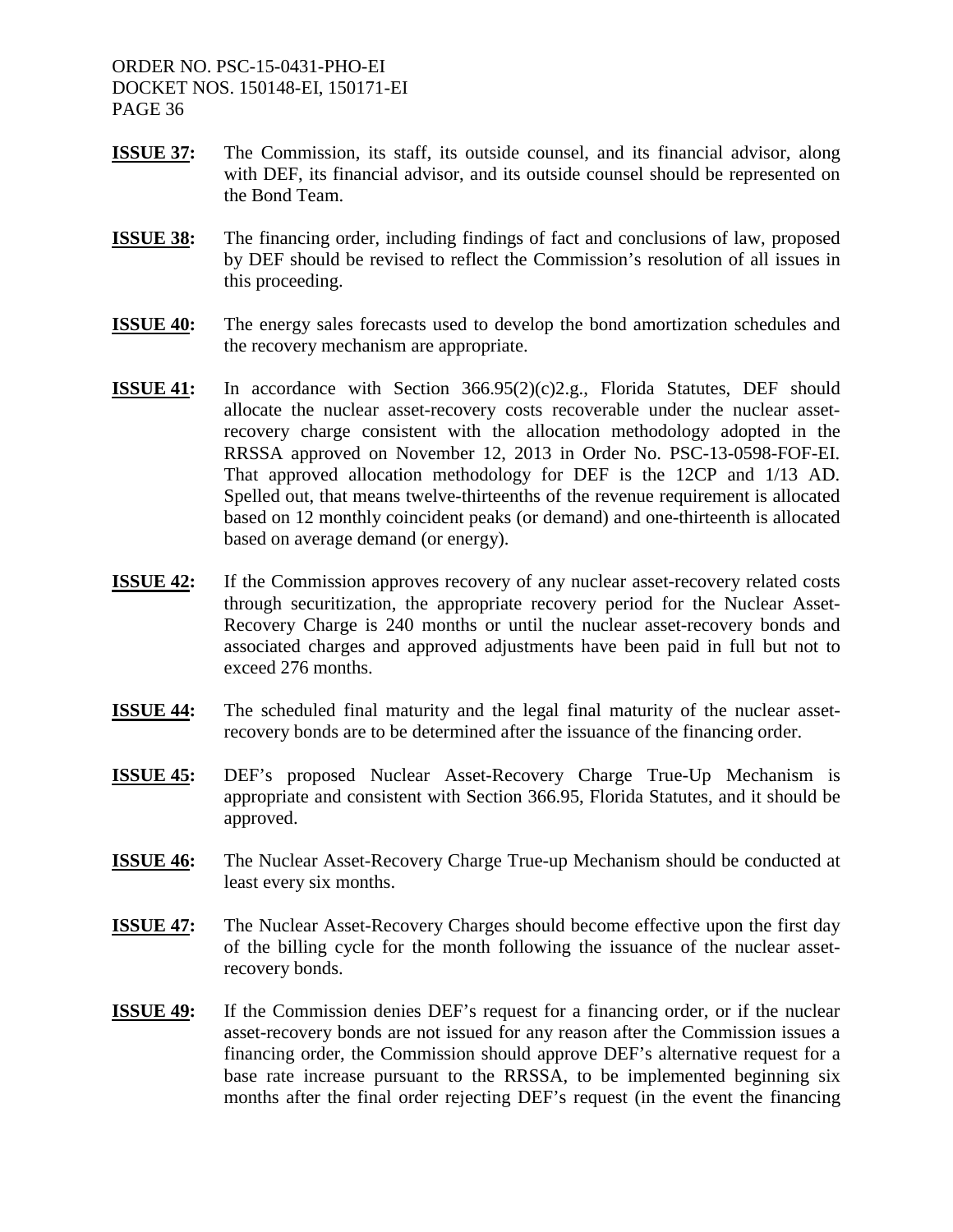> order is not issued) or the date upon which DEF notifies the Commission that the bonds will not be issued (in the event the financing order is issued), with carrying costs on the nuclear asset-recovery costs collected from January 1, 2016, through the Capacity Cost Recovery Clause, until such time as the base rate increase goes into effect.

- **ISSUE 50:** The form of tariff sheets to be filed under DEF's tariff, as provided in Exhibit  $\qquad$ (MO-6A) of Witness Olivier's testimony, should be approved.
- **ISSUE 51:** In accordance with Section 366.95(2)(c)2.h., Florida Statutes, if the Commission does not issue a stop order by 5:00 p.m. on the third business day after pricing, the nuclear asset-recovery charges should become final and effective without further action from the Commission.
- **ISSUE 52:** This docket should remain open pursuant to Section 366.95(2)(c)4., Florida Statutes.

#### **XII. PENDING MOTIONS**

There are no pending motions at this time.

#### **XIII. PENDING CONFIDENTIALITY MATTERS**

DEF's Fourth through Tenth Requests for Confidential Classification are currently pending. Of those pending confidentiality requests, only the Eighth, Ninth, and Tenth Requests for Confidential Classification contain information which may be introduced at the hearing.

#### **XIV. POST-HEARING PROCEDURES**

If no bench decision is made, each party shall file a post-hearing statement of issues and positions. A summary of each position of no more than 100 words, set off with asterisks, shall be included in that statement. If a party's position has not changed since the issuance of this Prehearing Order, the post-hearing statement may simply restate the prehearing position; however, if the prehearing position is longer than 100 words, it must be reduced to no more than 100 words. If a party fails to file a post-hearing statement, that party shall have waived all issues and may be dismissed from the proceeding.

Pursuant to Rule 28-106.215, F.A.C., a party's proposed findings of fact and conclusions of law, if any, statement of issues and positions, and brief, shall together total no more than 40 pages and shall be filed at the same time.

#### **XV. RULINGS**

Opening statements, if any, shall not exceed 10 minutes for DEF, 20 minutes combined for intervenors, and 5 minutes for Staff.